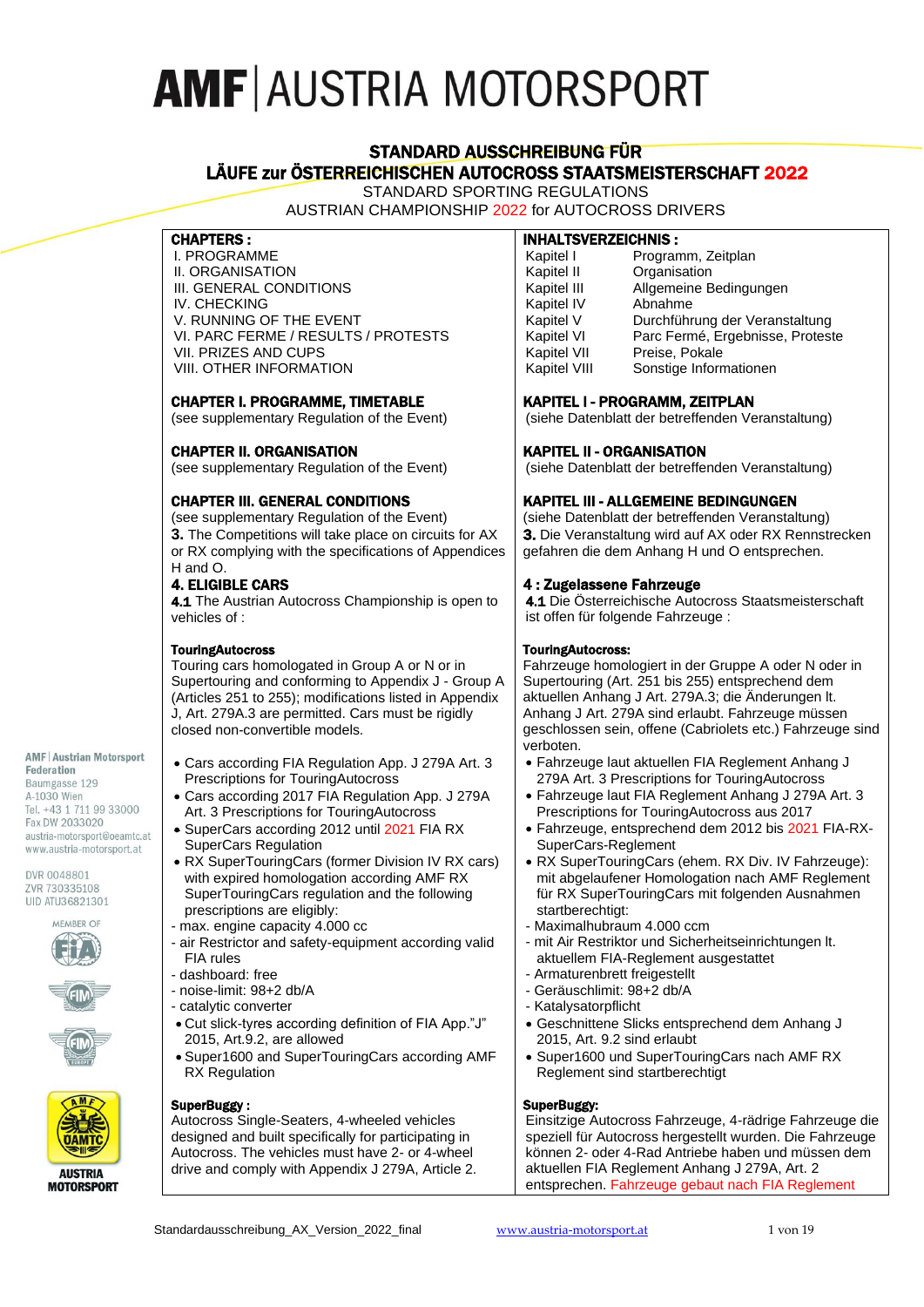| Vehicles built according 2019 until 2021 Appendix J                                                                                                                                                                                                                                                                                                                                   | Anhang J 279A aus 2019 bis 2021 sind auch                                                                                                                                                                                                             |  |  |  |  |
|---------------------------------------------------------------------------------------------------------------------------------------------------------------------------------------------------------------------------------------------------------------------------------------------------------------------------------------------------------------------------------------|-------------------------------------------------------------------------------------------------------------------------------------------------------------------------------------------------------------------------------------------------------|--|--|--|--|
| 279A are allowed.                                                                                                                                                                                                                                                                                                                                                                     | startberechtigt.                                                                                                                                                                                                                                      |  |  |  |  |
|                                                                                                                                                                                                                                                                                                                                                                                       |                                                                                                                                                                                                                                                       |  |  |  |  |
| <b>Buggy1600:</b>                                                                                                                                                                                                                                                                                                                                                                     | <b>Buggy1600:</b>                                                                                                                                                                                                                                     |  |  |  |  |
| Autocross Single-Seaters, as defined in Appendix J,                                                                                                                                                                                                                                                                                                                                   | Einsitzige Autocross Fahrzeuge entsprechend aktuellen.                                                                                                                                                                                                |  |  |  |  |
| Art. 2. The total engine capacity of each car must not                                                                                                                                                                                                                                                                                                                                | Anhang J 279A, Art. 2. Der max. Hubraum beträgt 1600                                                                                                                                                                                                  |  |  |  |  |
| exceed 1600 cc (or 941 cc if charged).                                                                                                                                                                                                                                                                                                                                                | ccm (oder 941 ccm aufgeladen). Fahrzeuge gebaut                                                                                                                                                                                                       |  |  |  |  |
| Vehicles built according 2019 until 2021 Appendix J                                                                                                                                                                                                                                                                                                                                   | nach FIA Reglement Anhang J 279A aus 2019 bis 2021                                                                                                                                                                                                    |  |  |  |  |
| 279A are allowed.                                                                                                                                                                                                                                                                                                                                                                     | sind auch startberechtigt.                                                                                                                                                                                                                            |  |  |  |  |
| <b>Exception:</b><br>The floor of the cockpit must be made of steel or<br>aluminium or composite material and at least 1,5 mm<br>thick.                                                                                                                                                                                                                                               | <b>Ausnahmen</b><br>Die Bodenplatte im Cockpit muss aus mind. 1,5 mm<br>Stahlblech, Aluminium oder Verbundmaterial sein                                                                                                                               |  |  |  |  |
| From 01.01.2020: All already built Buggies must fully<br>comply with the 2020/2021 Article 279A-2.5 and<br>Article 279A-2.17 of the FIA Appendix J.                                                                                                                                                                                                                                   | Ab 01.01.2020:<br>Alle bereits gebauten Buggies müssen dem 2020/2021<br>Artikel 279A-2.5 und Artikel 279A-2.17 vollständig<br>entsprechen.                                                                                                            |  |  |  |  |
| From 01.01.2021:                                                                                                                                                                                                                                                                                                                                                                      | Ab 01.01.2021:                                                                                                                                                                                                                                        |  |  |  |  |
| All Buggies built after the 01.01.2021 must be fitted                                                                                                                                                                                                                                                                                                                                 | Alle Buggies, die nach dem 01.01.2021 gebaut wurden,                                                                                                                                                                                                  |  |  |  |  |
| with a safety cage certified by an ASN, in accordance                                                                                                                                                                                                                                                                                                                                 | müssen mit einem von einer ASN zertifizierten                                                                                                                                                                                                         |  |  |  |  |
| with the FIA homologation regulations for safety                                                                                                                                                                                                                                                                                                                                      | Sicherheitskäfig ausgestattet sein, der nach den FIA-                                                                                                                                                                                                 |  |  |  |  |
| cages.                                                                                                                                                                                                                                                                                                                                                                                | Regelment entsprechend gebaut worden ist.                                                                                                                                                                                                             |  |  |  |  |
| From 01.01.2022:                                                                                                                                                                                                                                                                                                                                                                      | Ab 01.01.2022:                                                                                                                                                                                                                                        |  |  |  |  |
| All new built Buggies must comply with the 2022                                                                                                                                                                                                                                                                                                                                       | Alle neu gebauten Buggies müssen den Artikel 279A                                                                                                                                                                                                     |  |  |  |  |
| Article 279A.                                                                                                                                                                                                                                                                                                                                                                         | 2022 entsprechen.                                                                                                                                                                                                                                     |  |  |  |  |
| <b>Technical Passport</b>                                                                                                                                                                                                                                                                                                                                                             | <b>Wagenpass</b>                                                                                                                                                                                                                                      |  |  |  |  |
| Each car must be accompanied by an ASN technical                                                                                                                                                                                                                                                                                                                                      | Jedes Auto muss von einem ASN Wagenpass begleitet                                                                                                                                                                                                     |  |  |  |  |
| passport. The passport must be presented at                                                                                                                                                                                                                                                                                                                                           | werden. Der Wagenpass muss bei jedem Wettbewerb                                                                                                                                                                                                       |  |  |  |  |
| scrutineering for each Competition.                                                                                                                                                                                                                                                                                                                                                   | vorgelegt werden.                                                                                                                                                                                                                                     |  |  |  |  |
| 4.2 Fuel - Oxidant                                                                                                                                                                                                                                                                                                                                                                    | 4.2 Kraftstoff                                                                                                                                                                                                                                        |  |  |  |  |
| Must be according the valid FIA App. J - Art. 279A/1.3                                                                                                                                                                                                                                                                                                                                | Laut aktuellem FIA Anhang J - Art. 279A/1.3, oder                                                                                                                                                                                                     |  |  |  |  |
| or the 2015 FIA App. J - Art. 279A/1.3. A leak-proof,                                                                                                                                                                                                                                                                                                                                 | entsprechend 2015 FIA Anhang J - Art. 279A/1.3. Eine                                                                                                                                                                                                  |  |  |  |  |
| non-inflammable container around the safety-tank is                                                                                                                                                                                                                                                                                                                                   | flüssigkeitsdichte, nicht entflammbare Box um den                                                                                                                                                                                                     |  |  |  |  |
| recommended.                                                                                                                                                                                                                                                                                                                                                                          | Sicherheitstank wird empfohlen.                                                                                                                                                                                                                       |  |  |  |  |
| 4.3 Engine                                                                                                                                                                                                                                                                                                                                                                            | 4.3 Motor                                                                                                                                                                                                                                             |  |  |  |  |
| Must be according the valid FIA App. J - Art. 279A/3.14                                                                                                                                                                                                                                                                                                                               | Entsprechend dem aktuellen FIA Anhang J - Art.                                                                                                                                                                                                        |  |  |  |  |
| (drawing 254-4) or the 2015 FIA App. J - Art. 279A/3.14                                                                                                                                                                                                                                                                                                                               | 279A/3.14 (Zeichnung 254-4), oder der 2015 FIA Anhang                                                                                                                                                                                                 |  |  |  |  |
| (drawing 254-4).                                                                                                                                                                                                                                                                                                                                                                      | J - Art. 279A/3.14 (Zeichnung 254-4).                                                                                                                                                                                                                 |  |  |  |  |
| 4.4 Weight<br>4.4.1. The weight of TouringAutocross:<br>The minimum weight of the vehicle, without the<br>driver on board wearing his/her full racing apparel,<br>and with the fluids remaining at the moment at which<br>the measurement is taken, must at all times during<br>the competition comply with following scale of<br>minimum weights according to the cylinder capacity: | 4.4 Fahrzeuggewicht<br><b>4.4.1 Gewicht TouringAutocross:</b><br>Das Fahrzeuggewicht ohne Fahrer an Bord mit der<br>gesamten Fahrerausrüstung und den Flüssigkeiten an<br>Bord zum Zeitpunkt des Wiegevorgangs entsprechend<br>des Fahrzeughubraumes: |  |  |  |  |
|                                                                                                                                                                                                                                                                                                                                                                                       | Hubraum                                                                                                                                                                                                                                               |  |  |  |  |
| <b>Cylinder Capacity</b>                                                                                                                                                                                                                                                                                                                                                              | bis 1000 cm3<br>695 kg                                                                                                                                                                                                                                |  |  |  |  |
| Up to 1000 cm3                                                                                                                                                                                                                                                                                                                                                                        | 785 kg                                                                                                                                                                                                                                                |  |  |  |  |
| 695 kg                                                                                                                                                                                                                                                                                                                                                                                | über 1000 cm3 bis 1400 cm3                                                                                                                                                                                                                            |  |  |  |  |
| Over 1000 cm3. and up to 1400 cm3                                                                                                                                                                                                                                                                                                                                                     | über 1400 cm3 bis 1600 cm3                                                                                                                                                                                                                            |  |  |  |  |
| 785 kg                                                                                                                                                                                                                                                                                                                                                                                | 875 kg                                                                                                                                                                                                                                                |  |  |  |  |

| <b>AUSTRIA</b><br><b>MOTORSPORT</b> |
|-------------------------------------|

**AMF | Austrian Motorsport** 

Federation Baumgasse 129 A-1030 Wien Tel. +43 1 711 99 33000 Fax DW 2033020 austria-motorsport@oeamtc.at www.austria-motorsport.at

DVR 0048801 ZVR 730335108 UID ATU36821301 MEMBER OF

Standardausschreibung\_AX\_Version\_2022\_final [www.austria-motorsport.at](http://www.austria-motorsport.at/) 2 von 19

Over 1400 cm3 and up to  $1600$  cm3  $875$  kg Over 1600 cm3 and up to 2000 cm3 955 kg Over 2000 cm3 and up to 2500 cm3 1055 kg Over 2500 cm3 and up to 3000 cm3 1135 kg Over 3000 cm3 and up to 3500 cm3 1225 kg

über 160**0** c**m3 bis** 200**0** c**m3** 95**5** k**g**

über250**0** c**m3 bis** 300**0** c**m3** 113**5** k**g** über 300**0** c**m3 bis** 350**0** c**m3** 122**5** k**g**

über 200**0** c**m3 bis** 250**0** c**m3** 105**5** k**g**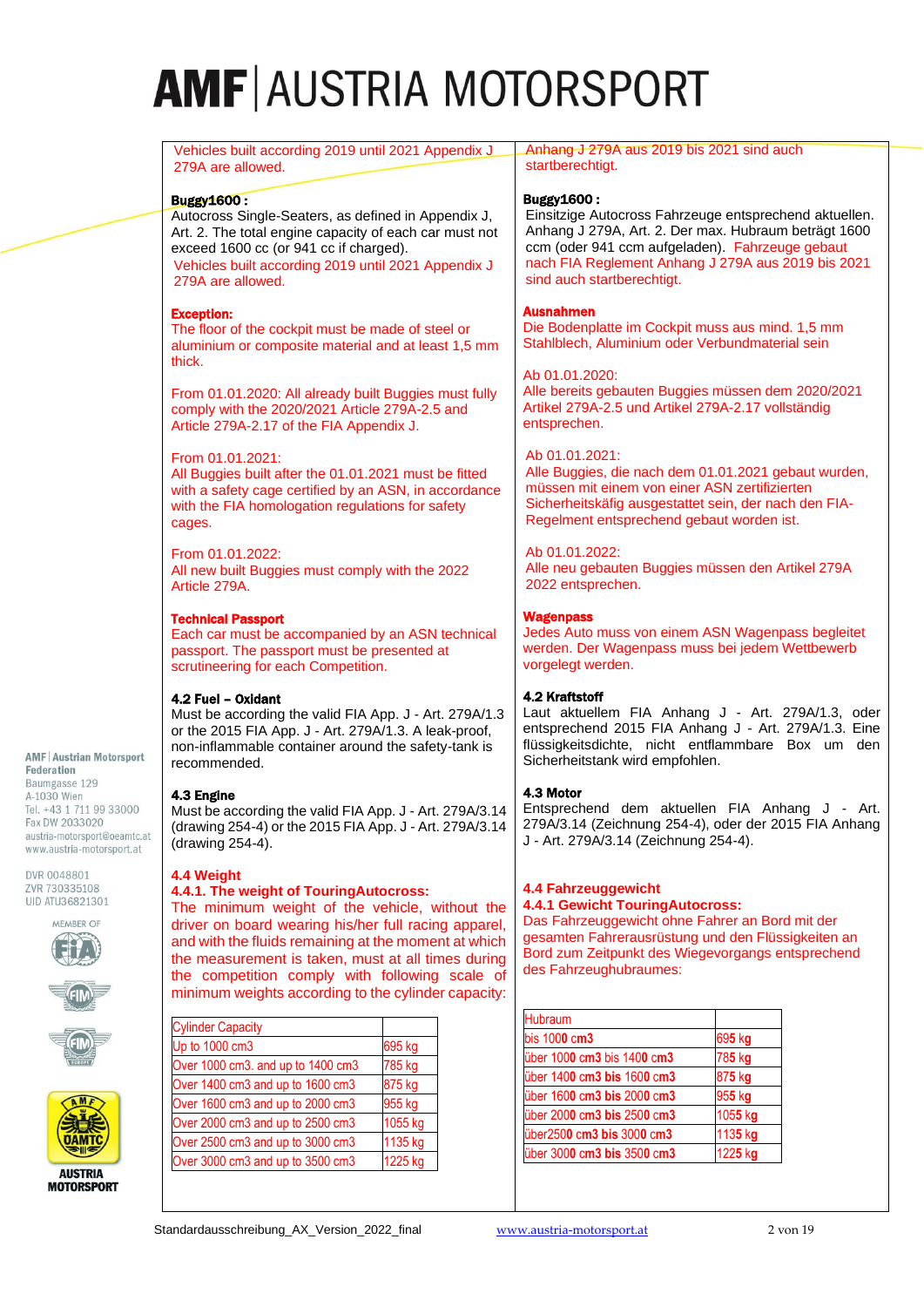#### **4.4.2. The weight of buggies:**

The weight of the vehicle, without the driver on board wearing his/her full racing apparel, with the fluids remaining at the moment at which the measurement is taken, must comply with the following scale of minimum weights according to the cylinder capacity, the number of cylinders, the type of engine and the type of transmission:

| 4.4.2 Gewicht der Buggies: |  |  |  |
|----------------------------|--|--|--|
|                            |  |  |  |

Das Fahrzeuggewicht ohne Fahrer an Bord mit der gesamten Fahrerausrüstung und den Flüssigkeiten an Bord zum Zeitpunkt des Wiegevorgangs entsprechend des Fahrzeughubraumes und der Anzahl an Zylindern und Type des Antriebes:

| Cylinder<br>Capacity | 2WD    | 4WD-4Zyl.<br>norm.asp. | 4WD-6Zyl.<br>$+4WD-$<br>4Zyl.<br>superch. | 4WD-8Zyl.<br>and over<br>+4WD-6 Zyl.<br>superch. |
|----------------------|--------|------------------------|-------------------------------------------|--------------------------------------------------|
| 600 cm3              | 390 kg | 445 kg                 |                                           |                                                  |
| 1300 cm3             | 460 kg | 515 kg                 | 575 kg                                    | 625 kg                                           |
| 1600 cm3             | 490 kg | 545 kg                 | 595 kg                                    | 645 kg                                           |
| 2000 cm3             | 540 kg | 595 kg                 | 645 kg                                    | 695 kg                                           |
| 2500 cm3             | 590 kg | 645 kg                 | 695 kg                                    | 745 kg                                           |
| 3000 cm3             | 615 kg | 670 kg                 | 720 kg                                    | 770 kg                                           |
| 3500 cm3             | 640 kg | 695 kg                 | 745 kg                                    | 795 kg                                           |
| 4000 cm3             | 665 kg | 720 kg                 | 770 kg                                    | 820 kg                                           |

# 5. ENTRY FORMS – ENTRIES

5.1 Anybody wishing to take part in the Event must send the attached entry form duly filled in to the organiser (with complete address, telephone, fax number and e-mail address) before closing date for entries ; an online-submission is also possible.

5.2 For foreign competitors and drivers, approval from their ASN is required in accordance with Article 3.9 of the Code.

5.3 An entry is only accepted if accompanied by the entry fee, resp. the proof of payment of this fee. If the entry fee is not paid, the entry will not be valid.

5.4 No amendments may be made to an entry, once

**5.5** There will be only one driver per car. No driver may compete in more than one car at the Event, and no driver may compete in more than one race in one

submitted, except as provided for in these

Division and Class, up to the beginning of

However, the competitor may replace the car declared on the entry form by another from the same

Regulations.

scrutineering.

and the same meeting.

#### **AMF | Austrian Motorsport**

Federation Baumgasse 129 A-1030 Wien Tel. +43 1 711 99 33000 Fax DW 2033020 austria-motorsport@oeamtc.at www.austria-motorsport.at

DVR 0048801 ZVR 730335108 UID ATU36821301









**MOTORSPORT** 

| <b>Hubraum</b> | 2WD    | 4WD-4Zyl.<br>Saugmotor | 4WD-6Zyl.<br>$+4WD-$<br>4Zyl. Turbo | 4WD-8Zyl.<br>und darüber<br>+4WD-6 Zyl.<br>Turbo |
|----------------|--------|------------------------|-------------------------------------|--------------------------------------------------|
| 600 cm3        | 390 kg | 445 kg                 |                                     |                                                  |
| 1300 cm3       | 460 kg | 515 kg                 | 575 kg                              | 625 kg                                           |
| 1600 cm3       | 490 kg | 545 kg                 | 595 kg                              | 645 kg                                           |
| 2000 cm3       | 540 kg | 595 kg                 | 645 kg                              | 695 kg                                           |
| 2500 cm3       | 590 kg | 645 kg                 | 695 kg                              | 745 kg                                           |
| 3000 cm3       | 615 kg | 670 kg                 | 720 kg                              | 770 kg                                           |
| 3500 cm3       | 640 kg | 695 kg                 | 745 kg                              | 795 kg                                           |
| 4000 cm3       | 665 kg | 720 kg                 | 770 kg                              | 820 kg                                           |

# 5 : Nennung

5.1 Jeder, der an der Veranstaltung teilnehmen will, muss seine Nennung auf dem "Nennformular" genannten Teil des Datenblattes (unter Angabe von Adresse, Telefon, Fax, Email, etc.) bis zum Nennschluss dem Veranstalter übermitteln, diese kann auch online übermittelt werden.

5.2 Für ausländische Fahrer ist eine Auslandsstartgenehmigung von ihrer ASN in Übereinstimmung mit Artikel 3.9 des Sportgesetzes notwendig.

5.3 Die Nennung ist nur dann gültig, wenn das Nenngeld bzw. eine Einzahlungsbestätigung desselben beiliegt. Keine Nennung ist gültig, wenn das Nenngeld nicht bezahlt wurde.

5.4 Es darf im Nennformular keine Änderung vorgenommen werden, mit Ausnahme der in der vorliegenden Ausschreibung vorgesehenen Fälle. Der Bewerber darf jedoch, bis zum Beginn der technischen Abnahme, dass im Nennformular angegebene Fahrzeug durch ein anderes in der gleichen Division und Klasse austauschen.

5.5 Jedes Fahrzeug darf nur von einem Fahrer gefahren werden. Jeder Fahrer darf nur mit einem Fahrzeug sowie in nicht mehr als einem Rennen an der Veranstaltung teilnehmen.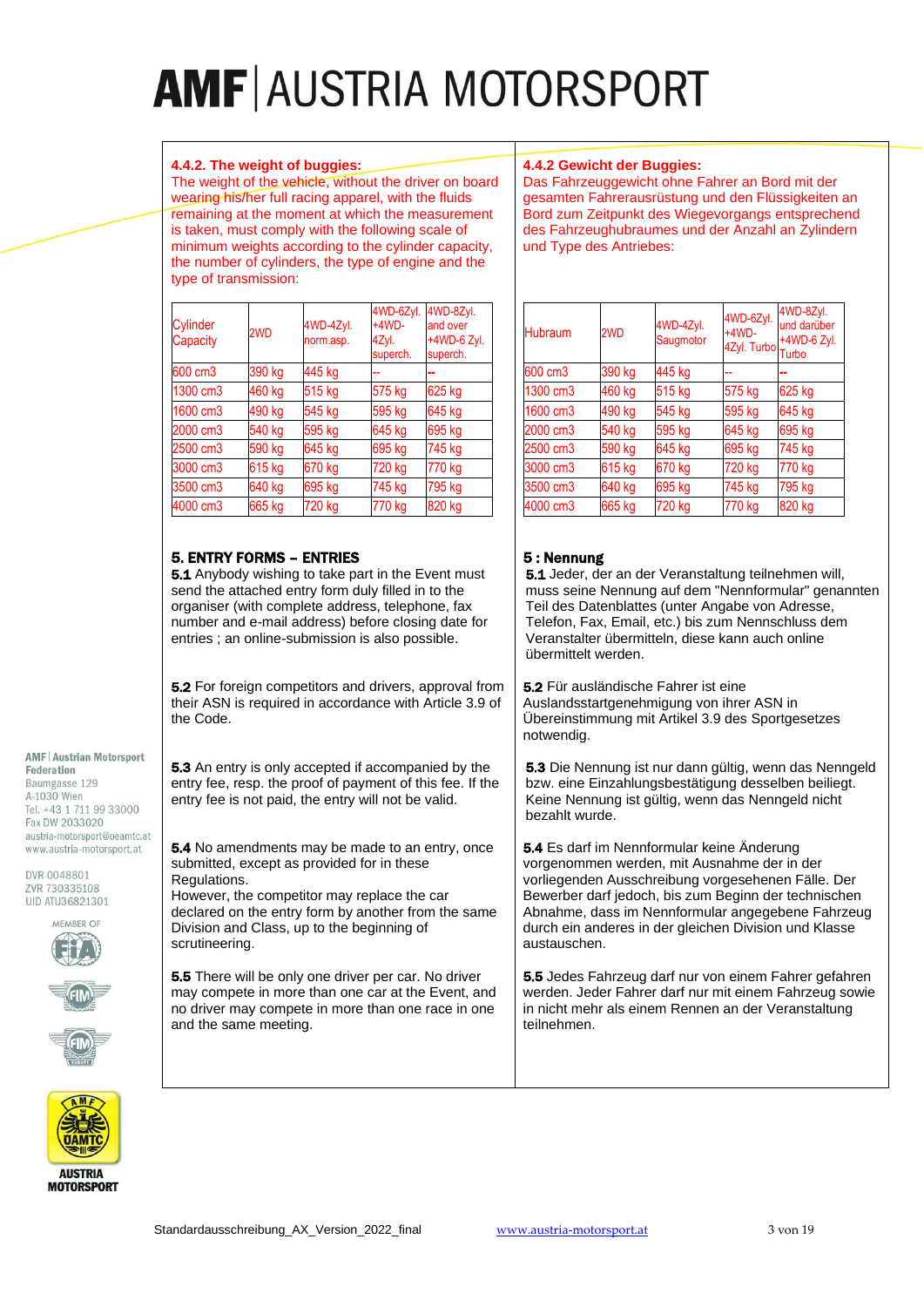**5.6** The Organising Committee reserves the right to refuse the entry of a competitor or a driver, giving the reason for such refusal (Article 3.14 of the Code).

**5.7** Any change of competitor after the close of entries is forbidden.

5.8 The maximum number of starters will be defined in the supplementary regulations.

The leading 20 competitors in the classification of the current Championship of each Division will have priority if entered in time.

5.9 By signing the entry form, the driver/competitor and all team members agree to be bound by the Code and its Appendices, by the AMF Sporting Regulations, by the Supplementary Regulation, by the Prescriptions and by these Regulations and Bulletins.

#### 5.10 Drivers/Competitors

Holders of a drivers/competitor's licence for the current year, issued by the AMF or by one of the other member ASN´s of the FIA-CEZ are eligible. Holders of licences issued by other ASN's are entitled to start at the events but without scoring points for the Austrian Autocross Championship.

# 6. ENTRY FEES

7. INSURANCE

insurance".

6.1 **Entry fee** : See Supplementary Regulations.

6.2 Additional fees may be charged if the organiser sponsor's advertising is refused.

6.3 Entry fee may be refunded only :

- a) if the entry is not accepted,
- b) if the event will not take place,

c) If the Competitor withdraws his entry no later than Monday before the Competition.

If the withdrawal is announced to the organiser between that Monday and the opening of the administrative checking, only 50% of the entry fee will be refunded.

See the insurance regulation of the AMF and the



**AMF | Austrian Motorsport** 

Tel. +43 1 711 99 33000 Fax DW 2033020 austria-motorsport@oeamtc.at www.austria-motorsport.at

Federation Baumgasse 129 A-1030 Wien

DVR 0048801 ZVR 730335108 UID ATU36821301 MEMBER OF







**MOTORSPORT** 

### 8. AMENDMENTS – INTERPRETATION

Supplementary Regulation of the event. Insurance clause. "Not covered by the normal

8.1 In accordance with Article 3.6 of the Code, no alterations shall be made to these Regulations after the opening date for entries, unless unanimously agreement is given by all competitors already entered, or by decision of the Stewards of the meeting for reasons of "force majeure" or "safety".

5.6 Der Veranstalter behält sich das Recht vor, Nennungen, unter Angabe der Gründe, zurückzuweisen (Artikel 3.14 des internationalen Sportgesetzes der FIA).

5.7 Ein Wechsel des Fahrers nach Nennungsschluss ist verboten.

5.8 Die maximale Anzahl von Startern ist im Datenblatt der betreffenden Veranstaltung festgelegt. Die ersten zwanzig der laufenden Meisterschaft in den einzelnen Divisionen haben bei rechtzeitiger Nennung Priorität.

5.9 Mit der Unterzeichnung des Nennformulars unterwerfen sich der Fahrer, der Bewerber und alle Teammitglieder dem Nat. Sportgesetz der AMF, dem Internat. Sportgesetz der FIA sowie den Vorschriften dieser Ausschreibung, dem Datenblatt und eventueller Durchführungsbestimmungen.

#### 5.10 Fahrer/Bewerber

Zugelassen sind alle natürlichen oder juristischen Personen, die eine für das laufende Jahr gültige Bewerberlizenz, ausgestellt von der AMF oder einer der Mitglieds-ASN's der FIA-Zone Zentraleuropa haben. Lizenznehmer anderer ausländischer ASN's sind bei den einzelnen Läufen startberechtigt, allerdings in der Meisterschaft nicht wertbar.

### 6 : Nenngeld

6.1 Höhe des Nenngeldes : siehe Datenblatt.

6.2 Bei Ablehnung der Veranstalterwerbung kann ein erhöhtes Nenngeld vorgesehen werden.

6.3 Das Nenngeld wird rückerstattet :

a) bei Nichtannahme der Nennung,

b) wenn die Veranstaltung nicht stattfindet, c) Wenn der Teilnehmer seine Nennung nicht später als Montag vor der Veranstaltung zurückzieht. Wenn der Rücktritt dem Veranstalter zwischen diesem Montag und dem Beginn der admin. Abnahme bekannt gegeben wird, werden nur 50 % des Nenngeldes refundiert.

### 7 : Versicherung

Laut den gültigen AMF-Bestimmungen (siehe auch Veranstaltungsgenehmigung); Versicherungsklausel «Nicht gedeckt durch die normale Haftpflichtversicherung»

### 8 : Allgemeine Bedingungen

8.1 In Übereinstimmung mit Art. 3.6 des Internationalen Sportgesetzes der FIA wird die vorliegende Ausschreibung nach Nennungseröffnung nur dann geändert werden, wenn alle Bewerber, die bereits genannt haben, einverstanden sind, oder die Sportkommissare aus Sicherheits- oder *"*Gründen höherer Gewalt*"* Änderungen veranlassen.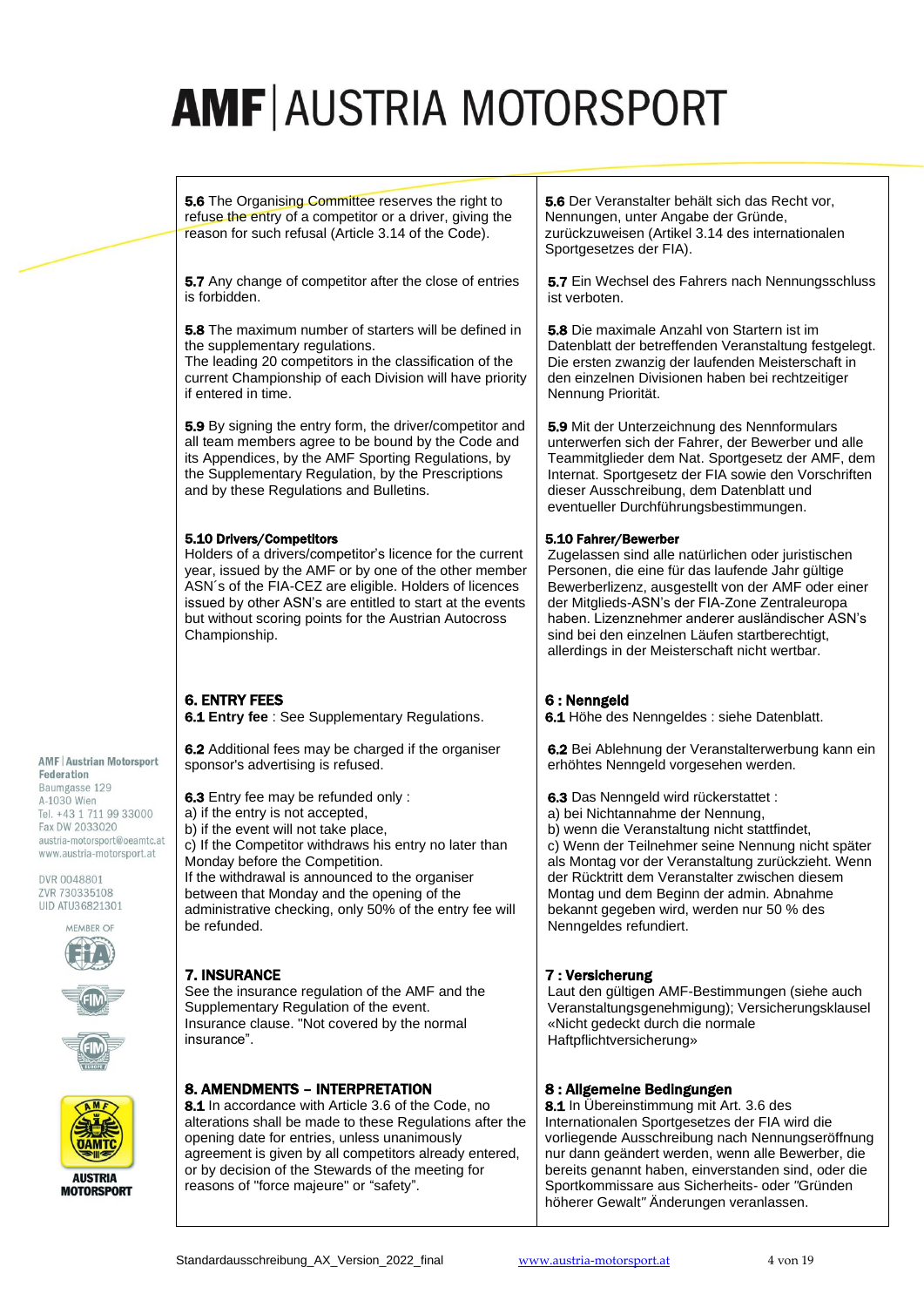8.2 Any further information will be announced to the competitors by dated and numbered bulletins which will be an integral part of these Regulations. These bulletins and all decisions will be posted on yellow paper at the Official Notice Board.

8.3 Any bulletin concerning sporting matters must be signed by the Stewards of the meeting before being published.

8.4 The Stewards of the meeting are empowered to decide on any case not defined by these Regulations.

8.5 In the case of differences in the interpretation of these Regulations, the German text will be considered deciding.

8.6 There will be run a minimum of 5 laps in each qualifying heat, 6 laps in each Semi-Final and 7 laps in the Final.

# CHAPTER IV. CHECKING 9. ADMINISTRATIVE CHECKING

9.1 The competitors must report to administrative checking. Those competitors who fail to do so shall not be authorised to take part in practice and the race. Exceptions are only decided by the stewards.

9.2 At the Administrative checking the documents, Licences, ASN's authorisation (where necessary) and others will be checked.

# **AMF | Austrian Motorsport**

Federation Baumgasse 129 A-1030 Wien Tel. +43 1 711 99 33000 Fax DW 2033020 austria-motorsport@oeamtc.at www.austria-motorsport.at

DVR 0048801 ZVR 730335108 UID ATU36821301









**MOTORSPORT** 

# 10. SCRUTINEERING

10.1 No car will be allowed to start unless it complies to the current FIA Safety Regulations (Appendix J). All competitors who want to take part in the event must pass the scrutineering.

The organiser must provide a time period for every Division for the scrutineering of the cars; fines may be applied in case of late arrival to the resp. drivers (see Article 17).

# 10.2 Noise

For all cars, a limit of 98+2 dB (A) is imposed, measured with a sound level meter set at "A" and "SLOW", placed at an angle of 45° to and a distance of 50 cm from the exhaust outlet, with the car's engine turning at 4500 revolutions per minute.

#### 10.3 Competition Numbers

TouringAutocross : The figures of the competition numbers are black on a white background. For white cars, a black stroke of 5 cm width must surround the white rectangular background.

The white background must be at least 50 cm wide and 38 cm high.

Above the white background, a surface having the same width as the rectangular background and a height of 12 cm must be left at the disposal of the

8.2 Durchführungsbestimmungen/DF werden nummeriert, datiert und sind Teil der Ausschreibung. Alle DF und Entscheidungen werden auf gelbem Papier am offiziellen Anschlagbrett veröffentlicht.

8.3 Alle Durchführungsbestimmungen sportliche Angelegenheiten betreffend, müssen vor Ihrer Veröffentlichung von den Sportkommissaren der Veranstaltung unterzeichnet werden.

8.4 Die Sportkommissare der Veranstaltung sind ermächtigt, in allen Fällen die nicht in der Ausschreibung enthalten sind, zu entscheiden.

8.5 Bei unterschiedlicher Auffassung des Textes in diesem Reglement, ist nur der deutsche Text ausschlaggebend.

8.6 Es werden mindestens 5 Runden in jedem Qualifikationslauf gefahren. In jedem Semifinallauf werden 6 Runden gefahren und im Finale 7 Runden.

# KAPITEL IV – ABNAHMEN 9 : Administrative Abnahme

9.1 Alle Teilnehmer müssen zur administrativen Abnahme erscheinen ; andernfalls dürfen sie nicht am Training/Rennen teilnehmen. Ausnahmen sind nur mit Genehmigung der Sportkommissare erlaubt.

9.2 Bei der Abnahme werden die Dokumente, Lizenzen, Auslandsstartgenehmigung wo notwendig, usw. überprüft.

# 10 : Technische Abnahme

10.1 Kein Fahrzeug erhält eine Starterlaubnis, das nicht den Sicherheitsbestimmungen des gültigen FIA-Sicherheits-Reglements (Anhang "J") entspricht. Alle Teilnehmer, die an der Veranstaltung teilnehmen wollen, müssen zur technischen Abnahme erscheinen*.*

Der Veranstalter muss für jede Division eine entsprechende Zeitspanne zur technischen Abnahme vorsehen, zu spät kommende Fahrer können eine Geldstrafe entsprechend Artikel 17 erhalten.

### 10.2 Geräuschvorschrift:

Für alle Fahrzeuge gilt der Grenzwert von **98+2 dB(A)**. Das Messgerät wird auf "A" und "langsam" gestellt und das Mikrophon im Winkel von 45° zur Ausströmrichtung und im Abstand von 50 cm von der Auspuffmündung angesetzt. Gemessen wird bei einer Motordrehzahl von 4500 U/min.

### 10.3 Startnummer

**TouringAutocross: Die Startnummern müssen schwarz** auf weißem Untergrund sein. Bei weißen Fahrzeugen muss ein schwarzes Rechteck mit 5 cm Stärke rund um die weiße Fläche gezogen werden. Die weiße Fläche muss eine Breite von 50 cm und eine Höhe von 38 cm aufweisen. Ober- und unterhalb der weißen Rechteckfläche soll ein 12 cm hoher, über die gesamte Breite der Nummernfläche reichender Platz für eine vom Veranstalter vorgesehene Werbung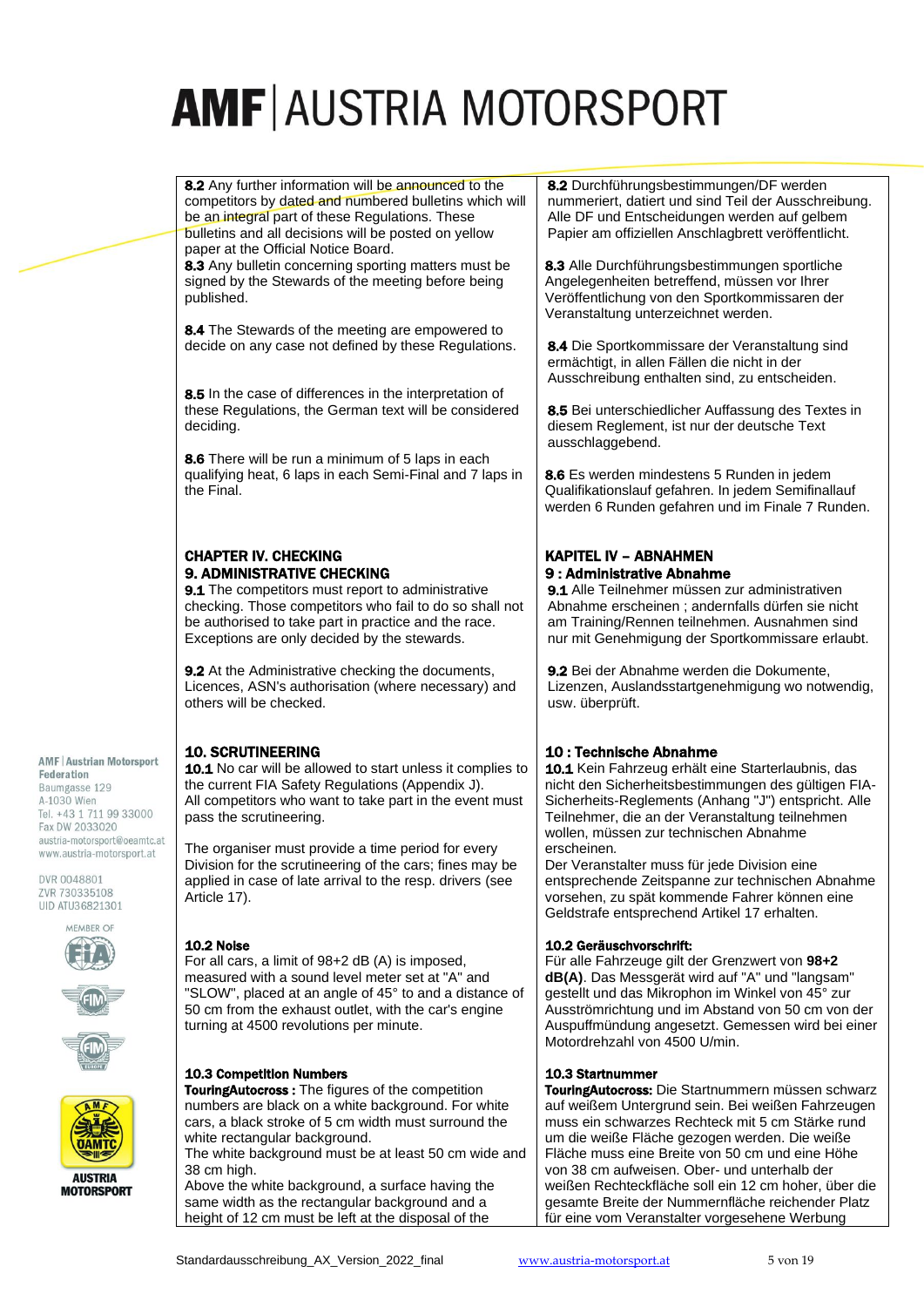organisers, who may use it for advertising. The figures must have a minimum height of 28 cm and a stroke width of 5 cm.

Each car must bear its competition numbers on each front door (at 10 cm maximum from the front wing) and on the roof. The name of the driver in white letters of a height of between 6 and 10 cm, as well as his national flag, must be featured on the bottom part of the rear left and right windows of each competition car.

#### SuperBuggy, Buggy1600 and JuniorBuggy:

The figures of the competition numbers are displayed once on each side of the car and once on each side of a panel on the roof or on the bonnet. All other numbers are prohibited.

The roof number must be permanently fixed on a vertical support having no sharp edges, in line with the front-rear axis of the car. The panel must measure 24 x 35 cm. The number must be 18 cm high with a stroke thickness of 4 cm.

The name of the driver in white letters of a height of between 6 and 10 cm, as well as his national flag, must be featured on the left and the right side of the body of each competing car.

10.4 Additional scrutineering may be carried out at any time during the Event.

10.5 Homologation papers must be shown at scrutineering.

10.6 Together with the cars, drivers' clothing (overalls, underwear, helmet, gloves etc.) must be presented at scrutineering.

#### 10.7 Tyres

The use of pre-heating or heat-retaining devices is prohibited. This applies to both wet-weather and dryweather tyres.

#### 10.8 Fuel control

At any time during an Event, it must be possible for the scrutineers to take at least 3 litres of fuel as a sample.

#### 10.9 Rear light

The rear light must be switched on during the race.

#### CHAPTER V. RUNNING OF THE EVENT 11. SAFETY

During all practice sessions and races, each driver must

a) wear a helmet According FIA rules b) wear fire-resistant clothing; overalls as well as long underwear, a balaclava, socks and shoes as required by Appendix L - Chapter III Except: A FHR (HANS ®) system is strongly recommended. c) have provided a visor or eye protectors in case that the windscreen breaks

freigehalten werden. Die Mindesthöhe der Ziffern muss 28 cm, die Strichstärke 5 cm betragen. Jedes Fahrzeug muss mit einer Startnummer versehen sein und zwar auf jeder vorderen Türe (max. 10 cm vom vorderen Kotflügel) und auf dem Dach. Am unteren Teil des rechten und linken hinteren Fensters des Fahrzeuges muss der Familienname des Fahrers mit der Nationalflagge angebracht werden. Die Schriftgröße soll zwischen 6 und 10 cm betragen.

#### SuperBuggy, Buggy1600 und JuniorBuggy:

Jedes Fahrzeug muss mit einer Startnummer versehen sein und zwar auf jeder Wagenseite und auf einer Tafel (beidseitig) am Wagendach oder auf der Motorhaube.

Alle anderen Nummern sind verboten. Die Nummer am Dach muss festmontiert sein, und

sie muss in der Mittelachse des Fahrzeuges sein. Die Größe der Platte muss 24 x 35 cm sein. Die Nummer muss 18 cm hoch sein und eine Strichstärke von 4 cm aufweisen.

Der Name des Fahrers muss in weißen Buchstaben, in einer Höhe zwischen 6 und 10 cm sein, ebenso muss seine Nationalflagge sichtbar sein. Beides muss rechts und links auf dem Chassis vorhanden sein.

10.4 Zusätzliche techn. Kontrollen können jederzeit während der Veranstaltung durchgeführt werden.

10.5 Homologationsblätter müssen bei der technischen Abnahme vorgezeigt werden.

10.6 Fahrerbekleidung (Overall, Helm, Handschuhe etc.) müssen zusammen mit dem Fahrzeug bei der technischen Abnahme vorgezeigt werden.

#### 10.7 Reifen

Der Gebrauch von Geräten zum Auf- und Vorwärmen von Reifen ist verboten. Dies gilt sowohl für Trockenals auch für Regenreifen.

#### 10.8 Kraftstoffkontrolle

Zu jeder Zeit muss sichergestellt werden, dass mindestens 3 Liter im Kraftstofftank für die Kraftstoffkontrollen vorhanden sein müssen.

#### 10.9 Rücklicht

Das Rücklicht muss während des ganzen Laufes eingeschaltet sein.

#### KAPITEL V - DURCHFÜHRUNG DES RENNENS 11 : Sicherheitsausrüstung

Jeder Fahrer muss während des gesamten Trainings bzw. Rennens:

a) einen FIA genehmigten Sturzhelm tragen b) einen einteiligen, feuerbeständigen FIA homologierten Overall mit straff sitzenden Ärmel- und Fußabschlüssen tragen. Ferner sind Handschuhe, Schuhe, Socken, Unterwäsche und Gesichtsschutz lt. FIA Anhang L, Kapitel III zu verwenden. Ausnahme: Ein FHR (HANS ®) System ist strengstens empfohlen.

#### **AMF | Austrian Motorsport** Federation

Baumgasse 129 A-1030 Wien Tel. +43 1 711 99 33000 Fax DW 2033020 austria-motorsport@oeamtc.at www.austria-motorsport.at

DVR 0048801 ZVR 730335108 UID ATU36821301









**MOTORSPORT**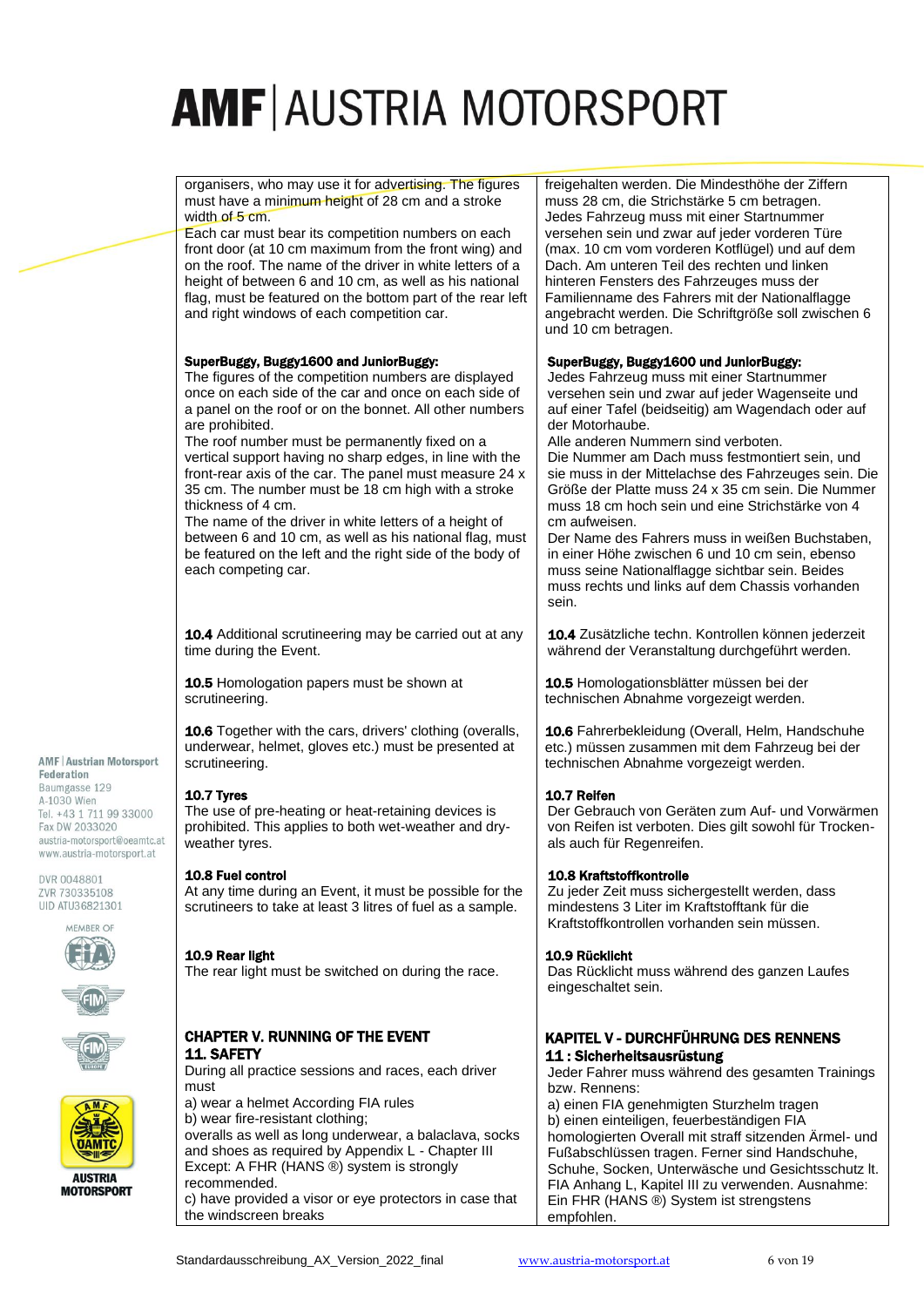d) be properly restrained in his seat by the safety harness.

e) keep the side window resp. grille on his side closed.

# 12. PRACTICE

12.1 A warm-up (2 laps) and two qualifying practice sessions, one organised following the order of the starting numbers and the second in reverse order, are obligatory in each Division.

There must not be more than 1 car at each 120m of the track in each qualifying practice session, which will be run over 4 laps minimum, starting from the time the car crosses the finish line. All laps are counted.

The best lap times from both qualifying practice sessions determines the starting positions for the first Heat.

In the event of a tie, the next best lap time of the drivers who have tied determines the starting positions. Each driver must complete at least one lap in practice. Should this not be the case, the driver, at the discretion of the Stewards, may be allowed to start in the first qualifying Heat. Cars from different divisions will run separately.

(see supplementary Regulation of the Event)

#### 13. COMMON REGULATIONS FOR QUALIFYING AND THE FINAL

Cars from different Divisions will be run separately. The starting grids for the Heats, Semi-finals and the Finals will consist of 10 cars in 4 rows (3-2-3-2) (see Drawing N°1).

The best qualified driver will choose pole position. The driver in second place may choose one of the two remaining places on the 1<sup>st</sup> row.

This choice will also be in effect for the 2nd, 3rd and 4th rows, but it is not allowed to change rows. The positions on the grid must be marked on the ground.

If a driver is unable to reach the grid for a Heat, his place cannot be taken by an additional driver. However, his grid position can be taken by another driver qualified for the same row.

# 14. QUALIFYING

There will be three qualifying Heats. 1st Heat: according to the classification of the qualifying practice; 2nd Heat: according to the classification of the 1<sup>st</sup> Heat: 3rd Heat: according to the classification of the 2<sup>nd</sup> Heat.

The composition of the Heats is drawn up as follows:

14.1 After the qualifying practice and after the 1<sup>st</sup> and 2nd Heats, the organiser will provide a list of the starters from first place to last place.

c) Ein Visier oder Schutzbrillen sind für den Fall, dass die Windschutzscheibe bricht, vorzusehen d) mit den Sicherheitsgurten straff in den Sitz gezurrt sein

e) das Fenster bzw. Gitter auf der Fahrerseite geschlossen halten

## 12 : Training

12.1 Ein Warm-up über 2 Runden und zwei offizielle Zeittrainings sind vorzusehen, ein Zeittraining in der Reihenfolge der Startnummern und das zweite in umgekehrter Reihenfolge.

Es darf nicht mehr als 1 Fahrzeug pro 120m der Streckenlänge in jedem Training gleichzeitig auf der Strecke sein. Im offiziellen Zeittraining werden mindestens 4 Runden gefahren, wobei die Zeit ab dem Überfahren der Ziellinie gestartet wird und alle Runden werden gewertet.

Die beste Rundenzeit von beiden Zeittrainings wird zur Startaufstellung im 1. Qualifikationsdurchgang herangezogen. Bei Zeitgleichheit wird die nächstbeste Trainingszeit herangezogen. Um zum Start zugelassen zu werden, muss mindestens 1 komplette Runde im Training absolviert werden. Ist dies nicht der Fall, so entscheiden die Sportkommissare über die Starterlaubnis. Die Divisionen werden getrennt zum Training zugelassen. Der genaue Durchführungsmodus (wie oft und wie viele Runden) ist im Datenblatt angegeben.

# 13 : Qualifikation und Finale

Die Divisionen werden getrennt gefahren. Die Qualifikationsläufe, Semifinale und Finale werden pro Lauf mit 10 Fahrzeugen in vier Reihen (3-2-3-2) gefahren (siehe Zeichnung Nr. 1).

Der schnellste Fahrer darf sich die Pole-Position aussuchen. Der zweitschnellste Fahrer darf sich auf einen der zwei verbleibenden Plätze in der ersten Reihe stellen.

Dies wird auch für die zweite, dritte und vierte Startreihe so durchgeführt, es ist nicht erlaubt die Startreihe zu wechseln.

Die jeweilige Startposition muss am Boden markiert sein.

Ist es einem Fahrer nicht möglich an einem Lauf teilzunehmen, so kann der Lauf nicht aufgefüllt werden. Es kann aber sein Startplatz von einem anderen Fahrer in derselben Reihe eingenommen werden.

### 14. Qualifikation

Es gibt drei Qualifikationsläufe.

- 1. Lauf: gemäß Wertung des offiziellen Zeittrainings,
- 2. Lauf: gemäß Wertung des 1. Laufes,
- 3. Lauf: gemäß Wertung des 2. Laufes.

Die Zusammenstellung der Läufe ist wie folgt:

14.1 Nach dem Zeittraining und nach den ersten und zweiten Qualifikationsläufen wird eine Auflistung vom ersten bis zum letzten Platz erstellt.

#### **AMF | Austrian Motorsport**

Federation Baumgasse 129 A-1030 Wien Tel. +43 1 711 99 33000 Fax DW 2033020 austria-motorsport@oeamtc.at www.austria-motorsport.at

DVR 0048801 ZVR 730335108 UID ATU36821301









**AUSTRIA MOTORSPORT**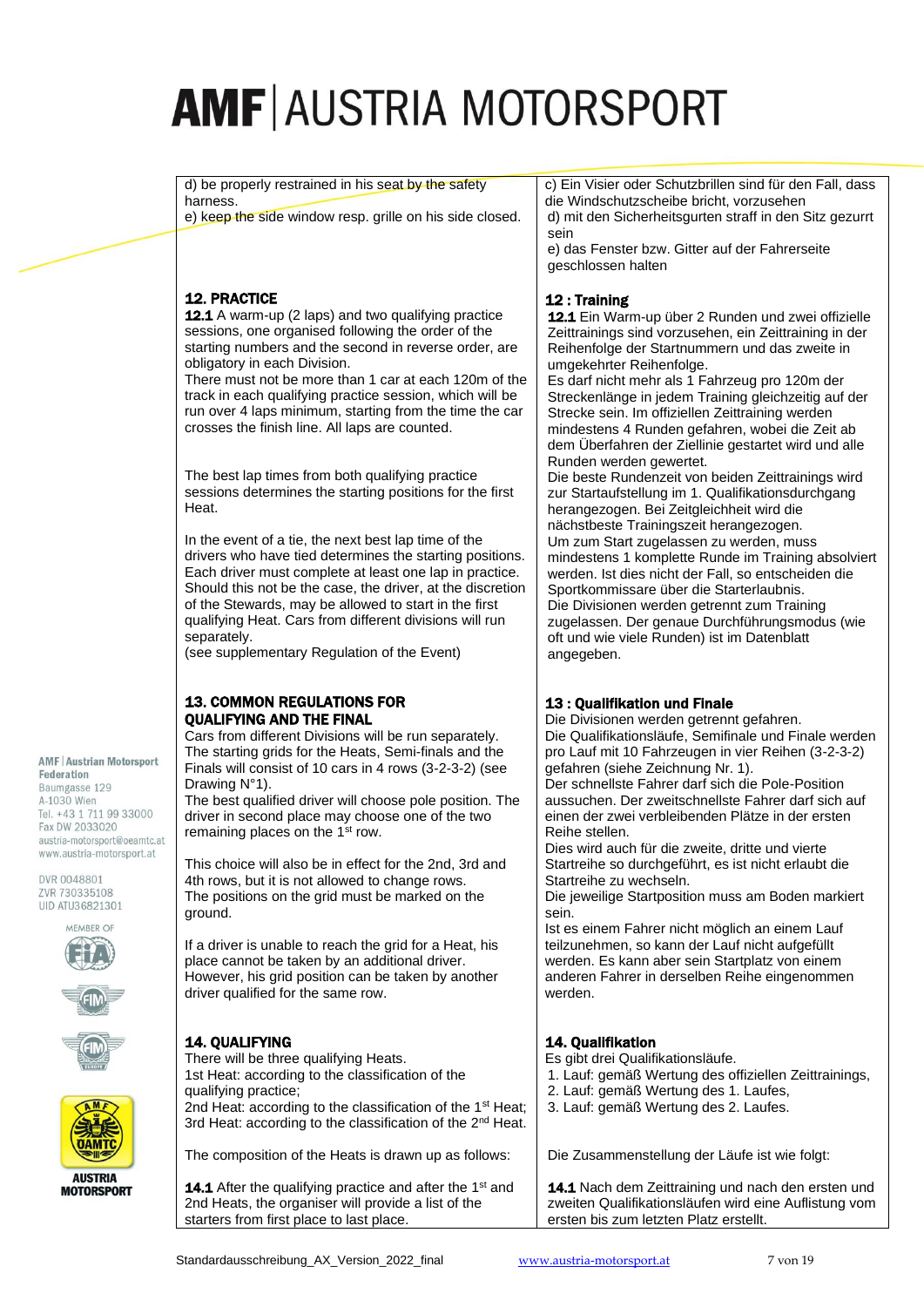14.2 The starters are divided into groups with the same number of cars, + or - one car. The maximum number of starters for every group is 10. The Group with the lowest number of cars will be started at the end.

The number of groups cannot be changed after the 1st Heat.

14.3 Starting from the top, the drivers are allocated into Groups.

Example for three Groups,

the 1st driver has pole position in the 1st Group, the 2nd driver has pole position in the 2nd Group, the 3rd driver has pole position in the 3rd Group, the 4th driver has 2nd position in the 1st Group, the 5th driver has 2nd position in the 2nd Group, etc., until the last driver.

14.4 The grid positions of missing cars must remain empty.

In every Heat, the drivers are classified according to the number of laps completed. For drivers having completed the same number of laps, the time of crossing the finish line will be taken into consideration. Among drivers with the same number of points in the Heat, the time is the deciding factor. If there is no time, the results of the previous heat (or practice) are the deciding factor.

The fastest driver gets 1 point, the 2nd 2 points, the 3rd 3 points, and so on.

Drivers who have completed less laps than the winner will get 5 extra points.

**AMF | Austrian Motorsport** Federation

Baumgasse 129 A-1030 Wien Tel. +43 1 711 99 33000 Fax DW 2033020 austria-motorsport@oeamtc.at www.austria-motorsport.at

DVR 0048801 ZVR 730335108 UID ATU36821301









**MOTORSPORT** 

Drivers reaching the starting grid under the power of the engine of their car, but at the start not crossing their starting line by their own power, are credited with 20 extra points (classified behind the drivers who have done less laps than the winner in that Heat). Drivers who did not start the Heat (not reaching the starting grid under the power of the engine of their car) are credited with 50 points.

Drivers who were disqualified from the heat are credited with 95 points.

Only drivers who participated in at least two heats and who completed at least one heat, are qualified for the Semi-/Finals.

To have participated means, a driver crossed his starting line under the power of the engine of his car.

# 15. SEMI-FINALS, FINALS

A classification will be drawn up at the end of the qualifying Heats by adding the points of the best two results. In the event of a tie, the points obtained in the Heat which has not been counted are decisive, and, if they are still tied, the best time set in one of the three Heats is decisive, provided that the competitors have covered the same number of laps. In a further tie the fastest time of any of the Heats is decisive.

14.2 Die Starter werden in Gruppen unterteilt mit der gleichen Anzahl an Fahrzeugen - plus/minus ein Fahrzeug. Die Höchstzahl der Starter in einer Gruppe beträgt 10. Die Gruppe(n) mit den wenigsten Fahrzeugen starten als letzte. Die Anzahl der Gruppen kann nach dem ersten

Qualifikationslauf nicht mehr geändert werden.

14.3 Von vorne beginnend werden die Fahrer den Läufen zugeteilt.

Beispiel: wenn es drei Gruppen gibt,

der Erstplatzierte hat Pole Position in der ersten Gruppe, der Zweitplatzierte hat Pole Position in der zweiten Gr., der Drittplatzierte hat Pole Position in der dritten Gruppe der Viertplatzierte hat die 2te Position in der ersten Gr., der Fünftplatzierte hat 2te Position in der zweiten Gruppe, usw. bis zum letzten Fahrer.

14.4 Die Positionen von fehlenden Fahrzeugen müssen frei bleiben.

In jedem Qualifikationslauf werden die Fahrer nach ihrer zurückgelegten Rundenanzahl platziert. Wenn Fahrer die gleiche Anzahl an Runden zurückgelegt haben, wird die gefahrene Zeit für die Wertung herangezogen.

Bei jenen Fahrern, die die gleiche Punkteanzahl in einem Qualifikationslauf erreicht haben, erfolgt die Platzierungsreihung gemäß den gefahrenen Zeiten. Wenn. Keine zeit vorhanden ist, zählt das Ergebnis. Des vorherigen Laufes (Training).

Der schnellste Fahrer eines jeden Qualifikationslaufes bekommt 1 Punkt, der zweite 2 Punkte der dritte 3 Punkte usw.

Fahrer die, weniger Runden zurückgelegt haben als der Sieger, bekommen 5 Zusatzpunkte. Fahrer, die unter eigener Motorkraft zum Startareal

kommen, aber beim Start ihre Startlinie nicht mit eigener Kraft überqueren, erhalten 20 Extrapunkte (hinter die Fahrer gereiht, die weniger Runden zurückgelegt haben als der Sieger dieses Laufes). Fahrer, welche nicht gestartet sind (die nicht zum Startareal unter eigener Motorkraft kommen), bekommen 50 Punkte.

Fahrer, die von diesem Lauf disqualifiziert worden sind, erhalten 95 Punkte.

Nur Fahrer, welche zumindest an zwei Läufen teilgenommen haben und einen Lauf komplett beendet haben, sind für das Semi-/Finale qualifiziert. Teilgenommen heißt, dass der Fahrer seine Startlinie mit eigener Motorkraft überquert hat.

### 15 : Semi-Finale, Finale

Ein Ergebnis nach den Qualifikationsläufen wird erstellt, wobei die beiden besten Ergebnisse aus den Qualifikationsläufen herangezogen werden. Bei Punktegleichheit entscheidet der nicht in Wertung gekommen Qualifikationslauf. Ist dann immer noch ein Punktegleichstand wird die schnellste gefahrene Zeit aus einem der drei Qualifikationsläufe herangezogen (es müssen die Fahrer die gleiche Rundenanzahl zurückgelegt haben).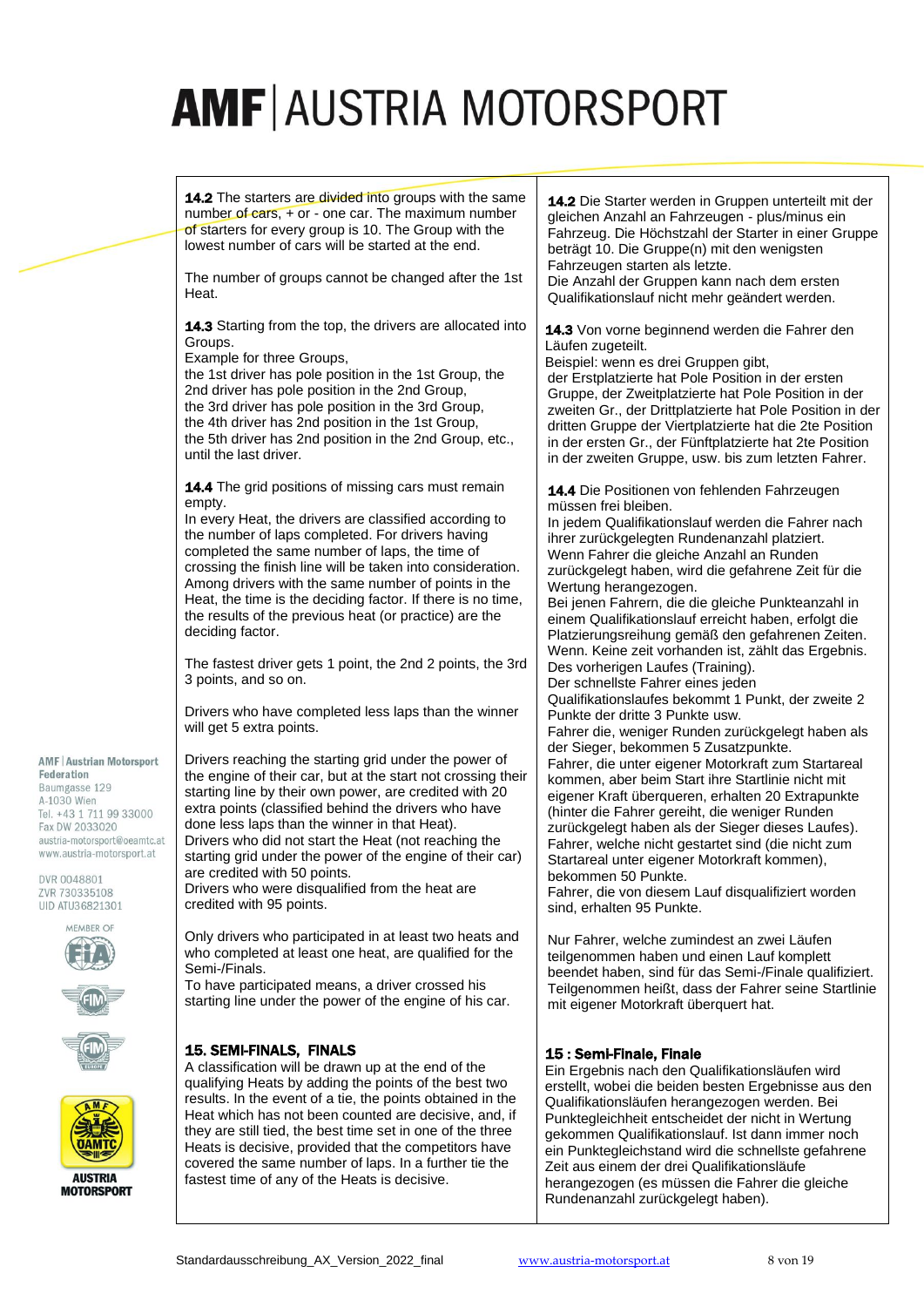There will be two Semi-Finals (only if there are a minimum of 14 classified drivers after the three qualifying heats) and a Final. The first 20 drivers after the three qualifying heats will take part in the Semi-Finals. Those who are classified 1st, 3rd, 5th etc. will participate in the first Semi-Final and those classified 2nd, 4th, 6th etc. will participate in the second Semi-Final. Those who finish 1st, 2nd, 3rd, 4th and 5th in each Semi-Final are qualified to participate in the Final. The two winners of the Semi-Finals have the right to choose their place on the grid of the Final. From these two winners, the driver who was the best classified after the three qualifying heats, has the right to choose and the remaining place on the first row is for the 2nd placed driver of the Semi-Finals, and was best classified after the three qualifying heats, and so on. Positions 11 to 20 in the general classification of the Competition will be allocated as follows:

the 11th and 12th places will go to the drivers classified 6th in their respective Semi-Final (the highest placed of the two in the intermediate classification determined at the end of the qualifying heats obtaining 11th place); the 13th and 14th places will go to the drivers placed 7th in their respective Semi-Final (the highest placed of the two in the intermediate classification determined at the end of the qualifying heats obtaining 13th place); and so on.

# 16. GENERAL

16.1 Any driver having passed scrutineering and crossed the start line in practice under the power of his car's engine will be defined as starter.

#### 16.2 Stopping the race

During a Heat: a re-run over the total number of laps will take place.

During a (Semi-) Final: a re-run over the total number of laps will take place only when the leader has driven less than 4 laps in a Semifinal or less than 5 laps in a Final.

16.2.1 Should the end-of-race signal be displayed inadvertently or otherwise before the leading car completes the scheduled number of laps for that Heat, the Stewards may order that a re-run will take place.

16.2.2 The end of the race will be shown by the chequered flag to any driver when passing the finish line after the fastest driver have reached the prescribed number of laps.

Should the end-of-race signal be inadvertently delayed, the final classification will be established according to the positions considered at the moment provided for in the Supplementary Regulations.

16.2.3 Should it be necessary to stop the race because of an emergency case or for safety reasons or because of a false start, this should be done by displaying the red flag at the start/finish line and at all marshals' posts. Es gibt zwei Semi-Finale (nur wenn es mind. 14 klassifizierte Fahrer nach den drei

Qualifikationsläufen gibt) und ein Finale. Die ersten 20 Fahrer nach den drei Qualifikationsläufen nehmen an den Semi-Finale teil. Jene, die als 1., 3., 5., usw. platziert sind, nehmen am ersten Semi-Finale teil, jene die als 2., 4., 6., usw. platziert sind, nehmen am zweiten Semi-Finale teil. Jeweils die ersten fünf Platzierten von jedem Semi-Finale sind für das Finale qualifiziert. Die beiden Gewinner der Semi-Finale dürfen sich die Startplätze im Finale aussuchen. Von diesen beiden Gewinnern darf als erster den Startplatz wählen, der die bessere Platzierung nach den drei Qualifikationsläufen hatte und danach der andere, der verbleibende Platz der ersten Startreihe ist für die zweitplatzierten der Semi-Finale, der der besser qualifizierte nach den drei Qualifikationsläufen war, und so weiter. Position 11 bis 20 im Gesamtklassement der Veranstaltung wird folgendermaßen zugewiesen:

den elften und zwölfte Platz belegen die sechst platzierten Fahrer der Semi-Finale (der besser Platzierte nach den Qualifikationsläufen wird elfter), der dreizehnte und vierzehnte Platz belegen die siebent platzierten Fahrer der Semi-Finale (der besser Platzierte nach den Qualifikationsläufen wird dreizehnter), und so weiter.

# 16 : Allgemeines

16.1 Als Starter gilt jeder Fahrer, der die technische Abnahme passiert hat und die Startlinie im Training mit eigener Motorkraft überfährt.

### 16.2 Der Abbruch eines Laufes

Im Qualifikationslauf wird die komplette Anzahl an Runden nochmals gefahren.

In einem (Semi-)Finale wird die komplette Anzahl an Runden nur dann nochmals gefahren, wenn der Führende weniger als 4 Runden in einem Semifinale oder weniger als 5 Runden im Finale gefahren ist.

16.2.1 Sollte die Zielflagge versehentlich oder bevor das führende Fahrzeug die Gesamtdistanz vollendet hat gezeigt werden, so entscheiden die Sportkommissare über einen Wiederholungslauf.

16.2.2 Das Ende des Rennens wird jedem Fahrer durch Zeigen der schwarz-weiß karierten Zielflagge bei Überfahren der Ziellinie angezeigt. Bei Erreichen der vorgeschriebenen Rundenzahl werden der Zeitschnellste und dann alle Nachfolgenden, unabhängig von deren bis dahin erreichten Rundenzahl, abgewunken. Wird das Zielzeichen erst nach der vorgeschriebenen Rundenzahl gegeben, so gilt für die Wertung der Zeitpunkt, zu welchem der Wettbewerb hätte enden müssen.

16.2.3 Sollte das Rennen aus Sicherheitsgründen oder wegen eines Fehlstarts abgebrochen werden, so ist dies mit der roten Flagge bei der Start/Ziellinie und an den Streckenpostenpositionen anzuzeigen. Die Fahrzeuge haben dann unverzüglich das Rennen zu beenden und langsam auf der Strecke gemäß den Anweisungen der Streckenposten weiterzufahren.

#### **AMF | Austrian Motorsport** Federation

Baumgasse 129 A-1030 Wien Tel. +43 1 711 99 33000 Fax DW 2033020 austria-motorsport@oeamtc.at www.austria-motorsport.at









**MOTORSPORT**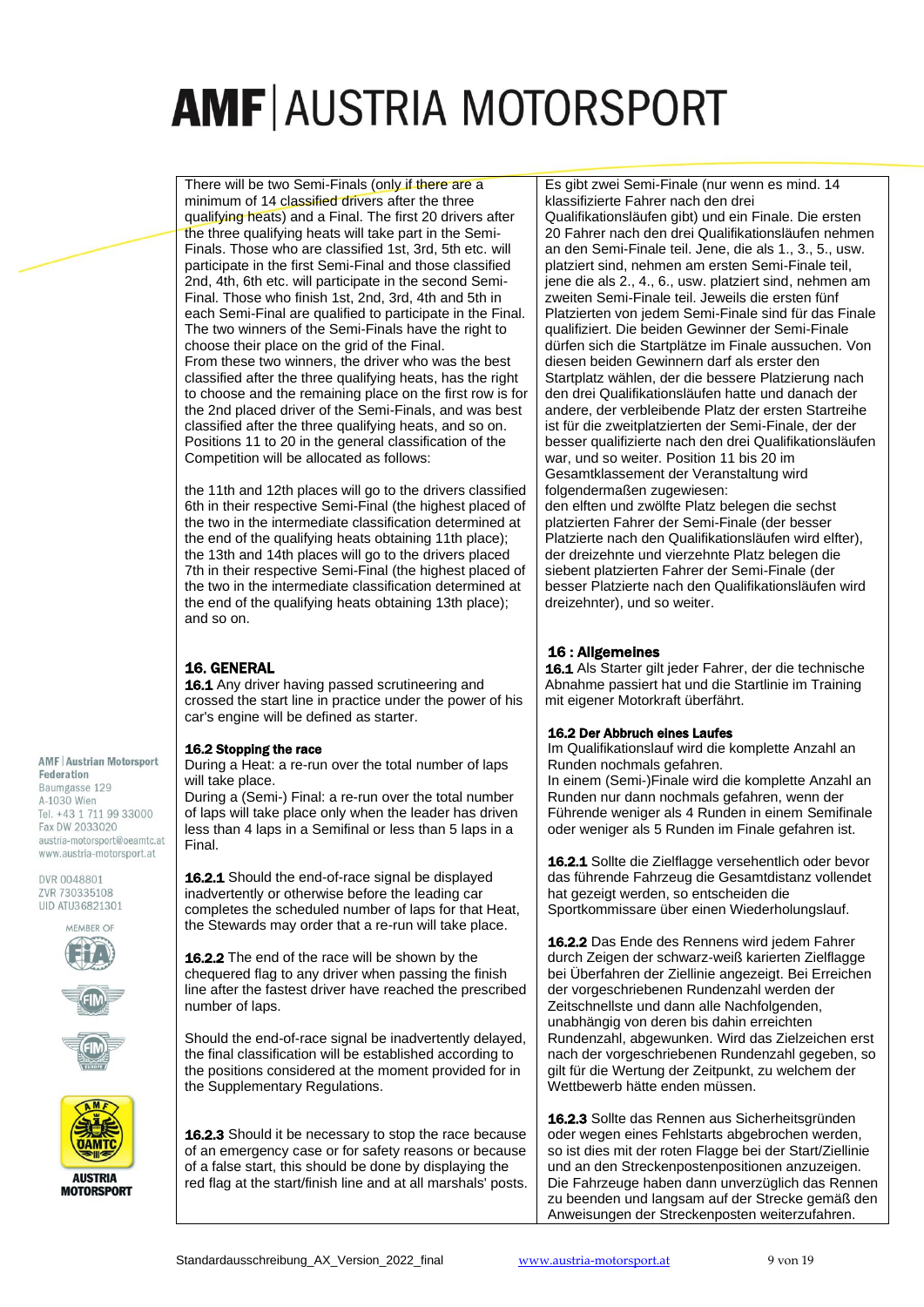This indicates that drivers must immediately cease racing and proceed slowly following the directions of the marshals.

The clerk of the course shall decide which vehicles are allowed to take the restart, except in the conditions set down in Art.16.2.5 below.

16.2.4 Re-runs will be permitted only : a) When a red flag has been shown during a Heat; b) When the end-of-race signal is displayed inadvertently or otherwise before the leading car completes the scheduled number of laps. In both cases, only the participants at the first start-procedure are entitled to participate in the re-run and must occupy the same place as for the previous start. In this case, any warnings or penalties will apply also for the re-run. All other incidents will be treated as "force majeure". If a driver in a Heat deliberately causes a re-run by crowding or obstruction, the driver concerned may be disqualified at the Stewards' discretion.

If a (Semi-) Final is stopped by a red flag and subsequently restarted, any driver who started in the original (Semi-) Final, but is not able to start in the rerun, will be classified in front of any drivers who did not start at all.

16.2.5 During a start, if a driver deliberately causes a re-run by crowding or obstruction, the driver concerned may be disqualified at the Stewards' discretion.

### 16.3 Start

The start procedure begins with showing a "5seconds" board. After this, the start will be given by the green light switched on.

There must always be a margin of 15 cm (+/- 5 cm) between the starting line of each row and the car.

Timing will be done by transponders and/or electronic beams, to 1/100 of a second at least.

### 16.4 False start

Judges of fact for each row of the grid will be appointed to determine false starts. Additionally, beams may be used for each row to detect false starts.

A false start will be declared if a car crosses its starting line before the green light is switched on. Any movement of the car inside its starting zone is not considered as a false start unless the car crosses its starting line before the green light is switched on. In the event of a false start, the race is stopped, and a new procedure must be started.

When a false start occurs, the starting light is blocked automatically by the cell, a yellow light begins to flash and there sounds a horn signal for a min. of 3 seconds. When a false start occurs in a Heat, the driver(s) concerned will be warned by means of a warning flag meaning that a 5-second penalty will be added to the time set in the Heat concerned. During the same Heat, if the same driver causes a

Der Rennleiter entscheidet, welcher Fahrer am Restart teilnehmen darf, ausgenommen entsprechend nachfolgendem Punkt 16.2.5.

16.2.4 Wiederholungsläufe finden nur statt wenn : a) die rote Flagge während eines Laufes gezeigt wird b) die Zielflagge versehentlich oder bevor das führende Fahrzeug die Gesamtdistanz vollendet hat gezeigt wurde. Nur Teilnehmer am ersten Start sind beim Neustart startberechtigt und müssen am selben Startplatz wie vorher stehen Wenn ein Teilnehmer eine Strafe erhalten hat, so wird diese auch beim Neustart berücksichtigt. Andere Vorkommnisse werden als "Höhere Gewalt" behandelt. Wenn ein Fahrer bei einem Lauf absichtlich eine Startwiederholung verursacht, kann der betroffene Fahrer, von diesem Lauf durch die Sportkommissare disqualifiziert werden. Wenn ein Semi-/Finale mit einer roten Flagge abgebrochen wird, und ein Teilnehmer beim Neustart nicht mehr starten kann, so wird er vor den Fahrern, die an diesem Semi-/Finallauf nicht starten konnten gereiht.

16.2.5 Ein Fahrer, der während eines Startvorganges, absichtlich eine Startwiederholung verursacht, kann von diesem Lauf durch die Sportkommissare disqualifiziert werden.

### 16.3 Start

Der Startablauf beginnt mit dem Zeigen der Tafel "5 Sekunden". Der Start ist freigegeben, wenn das grüne Licht der Startampel aufleuchtet. Es muss immer ein Abstand zwischen dem Auto und der Startlinie jeder Reihe von 15cm +/- 5 cm vorhanden sein. Die Zeit wird mittels Transponder und/oder Lichtschranken auf 1/100 Sekunden genau gemessen.

### 16.4 Fehlstart

Fehlstartrichter müssen für jede Startreihe ernannt sein. Zusätzlich können Lichtschranken für jede Startreihe zur Feststellung von Fehlstarts benutzt werden.

Ein Fehlstart liegt vor, wenn ein Fahrzeug seine Startlinie vor dem Aufleuchten des grünen Lichtes überfährt. Keine Fahrzeugbewegung innerhalb des Startbereiches ist ein Fehlstart, außer das Fahrzeug überquert die Startlinie bevor das grüne Licht aufleuchtet. Im Falle eines Fehlstarts wird der Lauf abgebrochen und die Startprozedur beginnt erneut. Bei einem Fehlstart wird das Startlicht automatisch blockiert, ein gelbes Licht beginnt zu blinken und ein Horn Signal muss mind. für 3 Sek. zu hören sein. Bei einem Fehlstart zu einem Qualifikationslauf wird der betreffende Fahrer mit der Verwarnflagge verwarnt und eine Zeitstrafe von 5 Sekunden zur Laufzeit des betreffenden Fahrers addiert. Wenn derselbe Fahrer im selben Vorlauf einen 2. Fehlstart verursacht, wird er von diesem Lauf ausgeschlossen und erhält 95 Punkte für diesen Lauf.

**AMF | Austrian Motorsport** Federation Baumgasse 129 A-1030 Wien Tel. +43 1 711 99 33000 Fax DW 2033020 austria-motorsport@oeamtc.at www.austria-motorsport.at





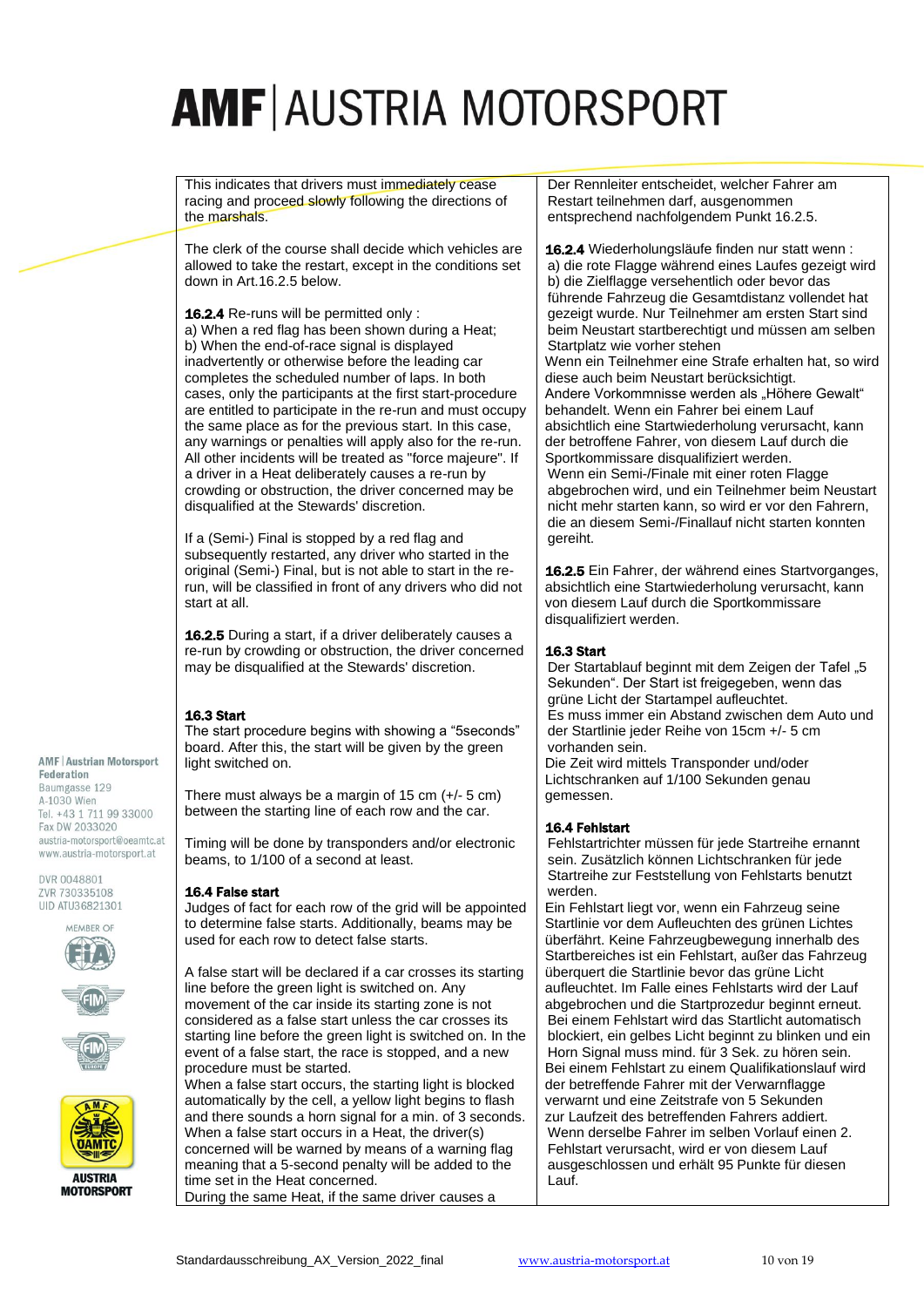second false start he will not be allowed to restart and will be credited with 95 points for that Heat.

If a false start occurs in a (Semi-) Final, the driver responsible for the false start will lose 5 points in the Championship classification.

During the same (Semi-) Final, if the same Driver makes a second false start, he will not be allowed to restart. He will be classified last in the (Semi-) Final or Final during which the false start occurred before the non-starters. Moreover, he will keep the 5-point penalty in the Championship classification.

The Stewards may use any video or electronic means to assist them in reaching a decision.

The Stewards may overrule judges of fact.

#### 16.5 Accidents and technical failures

If two or more cars retire in the same lap, they shall be classified in relation to each other according to their positions when having crossed the finish line last time before, or according to their grid positions if it occurs during the first lap.

#### 16.6 Flag signals

Flag signals must be in conformity with Appendix H to the Code, with the following exceptions:

a yellow flag is shown at one post only, immediately before the accident / obstacle.

One yellow flag must be waved during 2 laps for the same incident.

Two yellow flags must be waived if the incident is on the racing line.

Once the flag has been shown, drivers may not overtake until they have completely passed the incident for which it is shown, there will not be green flags in this situation.

The black and white flag will be shown together with the starting number. Showing of the black and white flag means that the driver whose number is shown will be under investigation.

The black flag will be shown during 2 laps together with a panel, 80 x 60cm, with the starting number. If a black flag is shown, the driver concerned has to proceed immediately to the paddock.

The Clerk of the Course has to confirm in written form to the driver the reason for the decision to use the black and white and/or the black flag.

The following list of penalties is not complete. The Stewards of the meeting have overall authority



**AMF | Austrian Motorsport** 

Federation Baumgasse 129 A-1030 Wien Tel. +43 1 711 99 33000 Fax DW 2033020 austria-motorsport@oeamtc.at www.austria-motorsport.at

DVR 0048801 ZVR 730335108 UID ATU36821301 MEMBER OF



**MOTORSPORT** 

Bei einem Fehlstart in einem (Semi-)Finallauf verliert der betreffende Fahrer 5 Punkte in der Meisterschaft. Wenn derselbe Fahrer während desselben (Semi-) Finales, einen zweiten Fehlstart verursacht darf er nicht mehr starten. Er wird als Letztplatzierter in diesem (Semi-) Finale vor den nicht gestarteten Teilnehmern platziert. Es werden ihm die 5 Punkte in der Meisterschaft abgezogen. Die Sportkommissare können Videoaufzeichnungen und andere elektronische Hilfsmittel zur Entscheidungsfindung heranziehen. Die Sportkommissare können Sachrichterentscheidungen aufheben.

#### 16.5 Unfälle und technische Gebrechen

Wenn zwei oder mehrere Fahrzeuge in der gleichen Runde ausfallen, so werden diese Fahrzeuge in der Reihenfolge wie sie zuletzt die Ziellinie überfahren haben, gewertet. Erfolgt der Ausfall in der Startrunde, so erfolgt die Wertung nach den Startpositionen.

#### 16.6 Flaggenzeichen

Flaggenzeichen müssen dem Anhang "H" des Internationalen Sportgesetzes, mit folgenden Ausnahmen, entsprechen:

Die gelbe Flagge soll nur an einem Posten – unmittelbar vor dem "Ereignis" gezeigt werden. Eine gelbe Flagge soll nur 2 Runden lang für denselben Unfall gezeigt. Zwei gelbe Flaggen müssen gezeigt werden, wenn die Ideallinie durch den Unfall blockiert ist. Nach der gezeigten Flagge darf der Fahrer nicht überholen, bis er die Unfallstelle, für die diese Flagge gezeigt wurde, komplett passiert hat. Es gibt für diese Situation keine grüne Flagge.

Die schwarz-weiße Flagge wird gemeinsam mit der Startnummer des betreffenden Fahrers gezeigt. Das Zeigen der schwarz-weißen Flagge bedeutet, dass der Fahrer mit der Startnummer unter besonderer Beobachtung steht.

Die schwarze Flagge wird zusammen mit einer Tafel, 80 x 50cm, mit der Startnummer des betreffenden Fahrers während 2 Runden gezeigt. Der Fahrer, der die schwarze Flagge erhält, muss sofort ins Fahrerlager fahren.

Der Rennleiter muss dem Fahrer den Grund für die Anwendung der schwarz-weißen Flagge und/oder der schwarzen Flagge schriftlich bestätigen.

### 17 : Strafen

Die folgende Liste von Strafen ist nicht vollständig. Die Sportkommissare können den Teilnehmern andere Strafen als hier angeführt auferlegen.

| 01 | Nennung eines Fahrzeuges,<br>das nicht Art.4 der<br>Ausschreibung entspricht | keine<br>Startzulassung |
|----|------------------------------------------------------------------------------|-------------------------|
| 02 | Keine gültige Lizenz                                                         | keine<br>Startzulassung |
|    |                                                                              |                         |

concerning the penalties imposed.

01 Entry of a car not admitted under Article 4 of the

**Regulations** 

17. PENALTIES

Start refused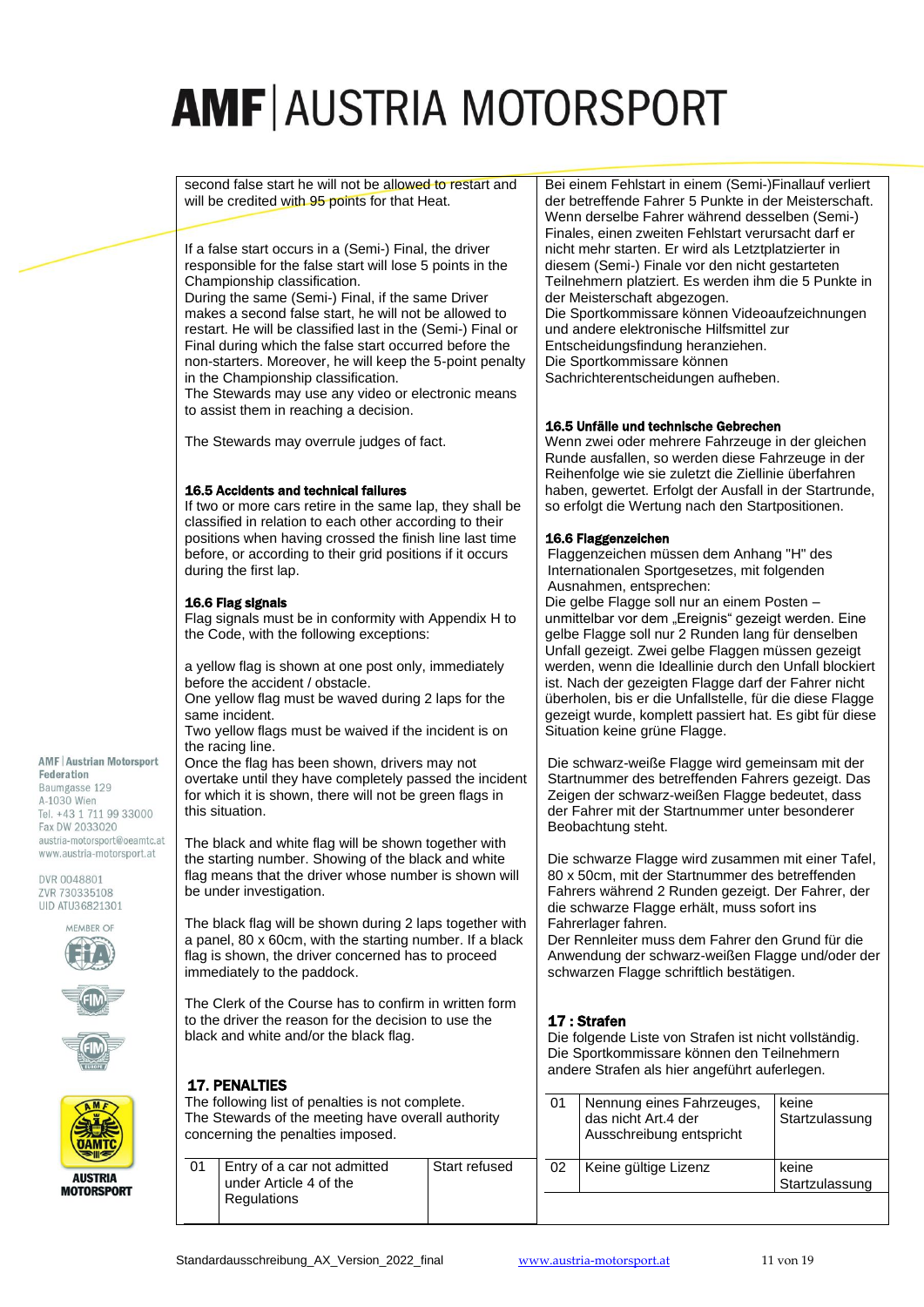|                                                | 02 | Absence of valid licences                                       | <b>Start refused</b>           | 03              | Fehlen der ASN Startge-<br>nehmigung am                 | keine<br>Startzulassung             |  |
|------------------------------------------------|----|-----------------------------------------------------------------|--------------------------------|-----------------|---------------------------------------------------------|-------------------------------------|--|
|                                                | 03 | Absence of the ASN's                                            | Start refused                  |                 | Nennformular, falls nicht auf                           |                                     |  |
|                                                |    | permission on the entry form<br>(where applicable)              |                                |                 | der Lizenz eine<br>Auslandsstartgenehmigung             |                                     |  |
|                                                |    |                                                                 |                                |                 | inkludiert ist.                                         |                                     |  |
|                                                |    |                                                                 |                                | 04              | Nenngeld nicht bezahlt                                  | keine<br>Startzulassung             |  |
|                                                | 04 | Failure to pay entry fees (where                                | Start refused                  |                 |                                                         |                                     |  |
|                                                |    | applicable)                                                     |                                | 05              | Homologationsblatt nicht<br>vorgelegt werden            | keine<br>Startzulassung             |  |
|                                                | 05 | Failure to submit the                                           | Start refused                  |                 |                                                         |                                     |  |
|                                                |    | homologation form                                               |                                | 06              | Ein Fahrzeug entspricht nicht                           | Entscheidung der                    |  |
|                                                | 06 | Vehicles failing to conform to                                  | Decision of the                |                 | den FIA-Sicherheits-<br>bestimmungen sowie denen        | Sportkommissare                     |  |
|                                                |    | the safety measures                                             | <b>Stewards</b>                |                 | der Ausschreibung                                       |                                     |  |
|                                                |    |                                                                 |                                | $\overline{07}$ | Verspätetes Erreichen des<br>Startareals, wenn es der   | Disqualifikation<br>vom Lauf        |  |
|                                                | 07 | Reporting late to the starting                                  | <b>Disqualified</b>            |                 | Rennleiter für eine                                     |                                     |  |
|                                                |    | grid of the Heat, if the Clerk of<br>the Course deems that this | from the Heat                  |                 | Behinderung der<br>Veranstaltung hält                   |                                     |  |
|                                                |    | hinders the running of the                                      |                                | 08              | Fehlen von Identifikations-                             | Disqualifikation                    |  |
|                                                |    | Event<br>Absence of the identification                          |                                |                 | marken, die von den                                     | von der                             |  |
|                                                | 08 | marks affixed by the                                            | Disqualified<br>from the Event |                 | Technischen Kommissaren<br>angebracht wurden            | Veranstaltung                       |  |
|                                                |    | Scrutineers                                                     |                                | 09              | Verschieben von Strecken-                               | Disqualifikation                    |  |
|                                                | 09 | Moving the track markers or                                     | Disqualified                   |                 | markierungen oder Fahren<br>außerhalb der Strecke, um   | vom Lauf                            |  |
|                                                |    | driving outside the circuit in                                  | from the Heat                  |                 | Zeit zu gewinnen.                                       |                                     |  |
|                                                |    | order to gain time                                              |                                | 10              | Erster Fehlstart: in einem                              |                                     |  |
|                                                | 10 | First false start                                               |                                |                 | Vorlauf:<br>Zweiter Fehlstart im Vorlauf                | 5 Sekunden;<br>Disqualifikation     |  |
|                                                |    | in a Heat:                                                      | 5 seconds                      |                 |                                                         | vom Lauf                            |  |
| <b>AMF   Austrian Motorsport</b>               |    | Second false start:<br>in a Heat                                | Disqualified<br>from that Heat |                 | Fehlstart im Semi-/Finale:                              | Abzug von 5                         |  |
| Federation<br>Baumgasse 129                    |    |                                                                 |                                |                 |                                                         | Punkten in der                      |  |
| A-1030 Wien<br>Tel. +43 1 711 99 33000         |    | False start:<br>in a Semi-/Final                                | lose 5 points in<br>the        |                 | Zweiter Fehlstart im selben                             | Meisterschaft                       |  |
| Fax DW 2033020<br>austria-motorsport@oeamtc.at |    |                                                                 | Championship<br>classification |                 | Semi-/ Finale                                           | Startverbot beim<br>Neustart        |  |
| www.austria-motorsport.at                      |    | Second false start:                                             |                                |                 |                                                         |                                     |  |
| DVR 0048801                                    |    | in the same Semi-/Finale                                        | New start<br>refused           | 11              | Nichtbeachtung von                                      | Entscheidung der<br>Sportkommissare |  |
| ZVR 730335108<br>UID ATU36821301               | 11 | Failure to respect instructions                                 | Decision of the                |                 | Flaggensignalen                                         |                                     |  |
| <b>MEMBER OF</b>                               |    | given by the flag signals                                       | <b>Stewards</b>                | 12              | Feststellung während der<br>Veranstaltung, dass die FIA | Entscheidung der<br>Sportkommissare |  |
|                                                | 12 | Failure of the driver's safety                                  | Decision of the                |                 | für Fahrer vorgeschriebenen                             |                                     |  |
|                                                |    | measures to conform to the FIA<br>specifications and to the     | Stewards                       |                 | Sicherheitsbestimmungen<br>Veranstaltung                |                                     |  |
|                                                |    | Regulations, discovered during                                  |                                |                 | nicht eingehalten sind                                  |                                     |  |
|                                                |    | the running of the competition                                  |                                | 13              | Fälschung oder Veränderung<br>von Identifikationsmarken | Disqualifikation<br>von der         |  |
|                                                | 13 | Any tampering with or attempt                                   | Disqualified                   |                 | oder-markierungen                                       | Veranstaltung                       |  |
|                                                |    | to tamper with the identification<br>marks                      | from the Event                 | 14              | Verstoß gegen die "Parc<br>Fermé" Bestimmungen          | Entscheidung der<br>Sportkommissare |  |
|                                                | 14 | Infringement of the "Parc                                       | Decision of the                | 15              | Unerlaubtes Aufwärmen der                               | Entscheidung der                    |  |
|                                                |    | Fermé" rules                                                    | <b>Stewards</b>                |                 | Reifen                                                  | Sportkommissare                     |  |
|                                                | 15 | Incorrect temperature of tyres                                  | Decision of the<br>stewards    | 16              | Jeder absichtliche Kontakt<br>zwischen Fahrer/Auto nach | Entscheidung der<br>Sportkommissare |  |
| <b>AUSTRIA</b>                                 | 16 | Any deliberate contact between                                  | Decision of the                |                 | der Zieldurchfahrt                                      |                                     |  |
| MOTORSPORT                                     |    | drivers/cars after the finish                                   | <b>Stewards</b>                | 17              | Zu spät bei der technischen<br>Abnahme                  | Geldstrafe von<br>€250,--           |  |
|                                                |    |                                                                 |                                |                 |                                                         |                                     |  |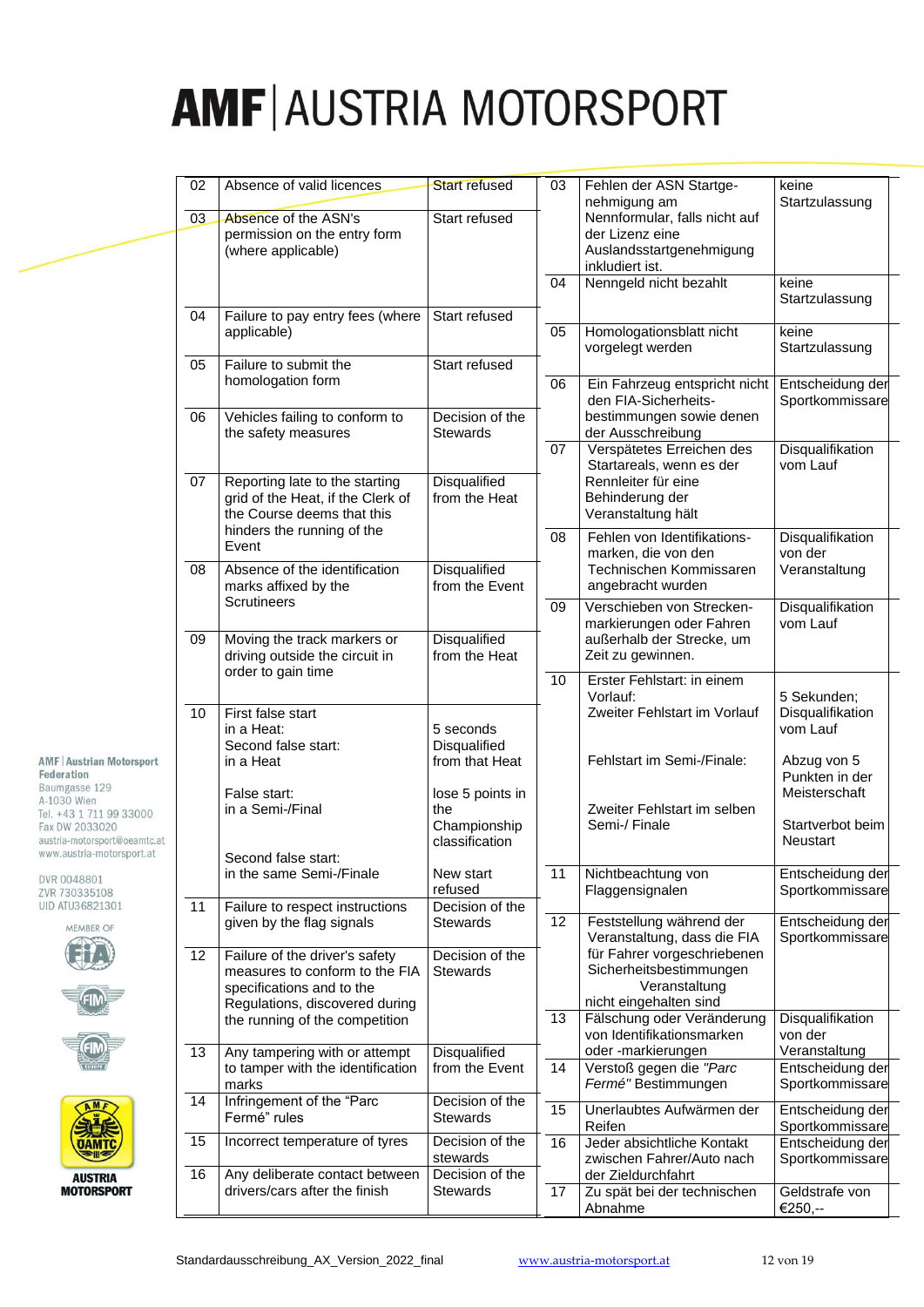| 17                                                                                                                                                                                                                                                                                                                                                                                                                                                                                                                                                                                                                                           | Reporting late to scrutineering                                                                                                                                                                                                                                                                                  | Fine of €250, --             | 18              | Keine ordnungsgemäße<br>Kamera                                                                                                                                                                                                                                                                                                                                                                                                                                                                                                                                                                                                                                                                                                                                                                          | Entscheidung der<br>Sportkommissare |  |  |
|----------------------------------------------------------------------------------------------------------------------------------------------------------------------------------------------------------------------------------------------------------------------------------------------------------------------------------------------------------------------------------------------------------------------------------------------------------------------------------------------------------------------------------------------------------------------------------------------------------------------------------------------|------------------------------------------------------------------------------------------------------------------------------------------------------------------------------------------------------------------------------------------------------------------------------------------------------------------|------------------------------|-----------------|---------------------------------------------------------------------------------------------------------------------------------------------------------------------------------------------------------------------------------------------------------------------------------------------------------------------------------------------------------------------------------------------------------------------------------------------------------------------------------------------------------------------------------------------------------------------------------------------------------------------------------------------------------------------------------------------------------------------------------------------------------------------------------------------------------|-------------------------------------|--|--|
| 18                                                                                                                                                                                                                                                                                                                                                                                                                                                                                                                                                                                                                                           | Non-compliance with judicial<br>camera                                                                                                                                                                                                                                                                           | Decision of the<br>Stewards  | $\overline{19}$ | absichtlicher/unsportlicher<br>Kontakt zwischen                                                                                                                                                                                                                                                                                                                                                                                                                                                                                                                                                                                                                                                                                                                                                         | kann von CoC<br>entschieden         |  |  |
| 19                                                                                                                                                                                                                                                                                                                                                                                                                                                                                                                                                                                                                                           | Intentionally/unsporting<br>contact between cars on the<br>racetrack                                                                                                                                                                                                                                             | may be decided<br>by the CoC |                 | Fahrzeugen auf der<br>Rennstrecke                                                                                                                                                                                                                                                                                                                                                                                                                                                                                                                                                                                                                                                                                                                                                                       | werden                              |  |  |
|                                                                                                                                                                                                                                                                                                                                                                                                                                                                                                                                                                                                                                              | Moreover, the Stewards of the meeting, either<br>themselves or upon the proposal of the Clerk of the<br>Course, may decide on any point which is not provided<br>for in the Regulations and apply penalties in conformity<br>with the criteria of the Code and of the Supplementary<br>Regulations of the event. |                              |                 | Dieser Strafkatalog stellt einen Überblick über<br>mögliche Sanktionen dar; die Sportkommissare<br>können außerdem selbst oder auf Antrag des<br>Rennleiters über jeden Fall gemäß dem<br>Internationalen Sportgesetz der FIA und dem<br>Datenblatt der Veranstaltung entscheiden.<br>KAPITEL VI - PARC FERME, ERGEBNISSE,                                                                                                                                                                                                                                                                                                                                                                                                                                                                              |                                     |  |  |
|                                                                                                                                                                                                                                                                                                                                                                                                                                                                                                                                                                                                                                              | <b>CHAPTER VI. PARC FERME - RESULTS - PROTESTS</b><br>- APPEALS                                                                                                                                                                                                                                                  |                              |                 | <b>PROTESTE, BERUFUNGEN</b>                                                                                                                                                                                                                                                                                                                                                                                                                                                                                                                                                                                                                                                                                                                                                                             |                                     |  |  |
|                                                                                                                                                                                                                                                                                                                                                                                                                                                                                                                                                                                                                                              | <b>18. PARC FERME</b><br>Only those cars having taken part in the Finals (not<br>valid for Semi-Finals) must be brought into the Parc<br>Fermé immediately after the finish by the drivers,<br>except cars not having completed the race for reasons<br>other than problems with the engine.                     |                              |                 | 18 : Parc Fermé<br>Nach Ende der Finalläufe müssen alle Fahrzeuge der<br>Finalteilnehmer, vom Fahrer gesteuert, direkt in den<br>vom Veranstalter gekennzeichneten Parc Fermè<br>gefahren werden (gilt nicht für Semifinalläufe).<br>Ausgenommen davon sind Fahrzeuge, die das Finale<br>nicht beendet haben aus anderen Gründen als<br>Motorprobleme.<br>Fahrer, welche die schwarze Flagge erhalten haben                                                                                                                                                                                                                                                                                                                                                                                             |                                     |  |  |
| Those drivers who have been shown a black flag must<br>return to the paddock.<br>The cars shall remain in Parc Fermé for at least 30<br>minutes after the publication of the provisional results<br>and until released by decision of the Stewards. In this<br>area, it is forbidden to repair anything of the vehicle or                                                                                                                                                                                                                                                                                                                    |                                                                                                                                                                                                                                                                                                                  |                              |                 | müssen ins Fahrerlager fahren.<br>Sie verbleiben dort bis mindestens 30 Minuten nach<br>Veröffentlichung der vorläufigen Ergebnisse und bis<br>zur Freigabe durch die Sportkommissare. In diesem<br>Bereich ist jede Reparaturarbeit oder jedwedes<br>Nachfüllen verboten.                                                                                                                                                                                                                                                                                                                                                                                                                                                                                                                              |                                     |  |  |
| to carry out refuelling.<br><b>19. RESULTS</b><br>The results of each Heat will be notified to the<br>competitors. The composition of the (Semi-) Final grids<br>will be posted before the Semi-finals and Finals are<br>run.<br>All results will be posted at the official notice board (see<br>Supplementary Regulations for location) and in the<br>Secretariat.<br>The winner of the Final will be the winner of the<br>Competition. Position 1 to 20 in the final Competition<br>will be according to the results of the Semi-finals and<br>Final: the remaining Drivers will be classified according<br>to the three qualifying heats. |                                                                                                                                                                                                                                                                                                                  |                              |                 | 19 : Ergebnisse<br>Die Ergebnisse aller Läufe müssen, sobald sie<br>vollständig vorliegen, den Teilnehmern mitgeteilt<br>werden. Die Startaufstellung der Semifinale und<br>Finalläufe muss rechtzeitig vor Beginn der Semi-/<br>Finalläufe veröffentlicht werden.<br>Alle Resultate werden am offiziellen Anschlagbrett,<br>dessen Standort im jeweiligen Datenblatt angegeben<br>ist, und im Sekretariat veröffentlicht.<br>Der Gewinner des Finales ist der Gewinner der<br>Veranstaltung. Position 1 bis 20 im Endergebnis wird<br>entsprechend der Semifinale- und Finalergebnisse<br>erstellt. Die restlichen Fahrer werden entsprechend<br>nach dem Ergebnis nach den Qualifikationsläufen<br>gereiht.<br>Die Sportkommissare haben sowohl das<br>Zwischenergebnis als auch das Endergebnis nach |                                     |  |  |
|                                                                                                                                                                                                                                                                                                                                                                                                                                                                                                                                                                                                                                              | The Stewards must sign the intermediate results and<br>the final results after the end of the Protest time limit.                                                                                                                                                                                                |                              |                 | Ende der jeweiligen Protestfrist zu unterzeichnen.                                                                                                                                                                                                                                                                                                                                                                                                                                                                                                                                                                                                                                                                                                                                                      |                                     |  |  |
|                                                                                                                                                                                                                                                                                                                                                                                                                                                                                                                                                                                                                                              | <b>20. PROTESTS - APPEALS</b><br>20.1 All protests must be lodged in accordance with the<br>Code and must be made in writing and handed to the<br>Clerk of the Course or his assistant, or in their absence                                                                                                      |                              |                 | 20 : Proteste, Berufungen<br>20.1 Alle Proteste unterliegen den Bestimmungen<br>des internationalen Sportgesetzes der FIA. Alle<br>Proteste müssen schriftlich und unter gleichzeitiger<br>Hinterlegung der Protestgebühr von EUR 250,- beim<br>Rennleiter, dessen Stellvertreter oder in deren                                                                                                                                                                                                                                                                                                                                                                                                                                                                                                         |                                     |  |  |

#### 美装 **OAMTC**

#### **AUSTRIA MOTORSPORT**

**AMF | Austrian Motorsport** 

Federation Baumgasse 129 A-1030 Wien Tel. +43 1 711 99 33000 Fax DW 2033020 austria-motorsport@oeamtc.at www.austria-motorsport.at

DVR 0048801 ZVR 730335108 UID ATU36821301 MEMBER OF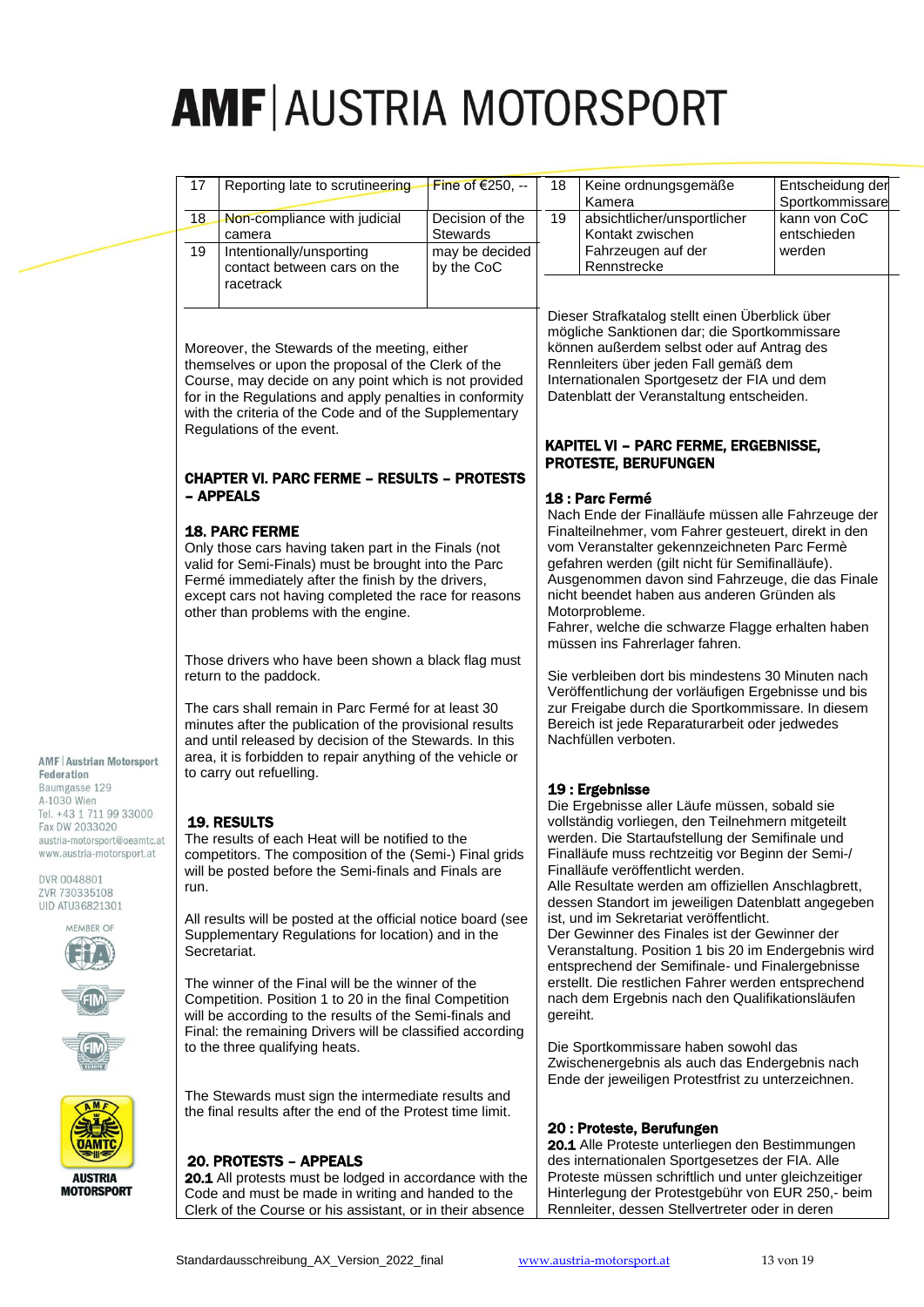to any of the Stewards of the meeting, together with the protest-fee of EUR 250.-. If the protest requires dismantling and re-assembly of different parts of a car, the claimant must make a deposit which will be decided by the Stewards. 20.2 The right to protest lies only with a competitor; nevertheless, Stewards may act officially at all times, even if no protest is lodged (Article 13 of the Code). 20.3 The time limits for lodging protests are according Article 13 of the Code (see also AMF sporting Regulation Art. 13). 20.4 In the case of a protest without foundation, all or part of the fee may be retained. Moreover, if it is proved that the author of the protest has acted in bad faith, the ASN may inflict upon him one of the penalties indicated in the Code. 20.5 Competitors have the right to appeal, as laid down in Art. 15 of the Code and also as set out in the Rules of the International Court of Appeal. The amount of the appeal fee is EUR 800, -/national and Zone-events and EUR 3.000, -/International events. CHAPTER VII. PRIZES AND CUPS 21. PRIZES See Supplementary Regulations of the Event. CHAPTER VIII. OTHER INFORMATION 22. FIRE EXTINGUISHERS Each driver is responsible for ensuring that a fire extinguisher of at least 5 kg is available within his own team's area inside the paddock. 23. PROTECTION OF THE ENVIRONMENT Each driver is requested to ensure that a plastic sheet (minimum dimensions 4 metres by 5) is spread on the ground in the place reserved for his team where work is to be done on his car, in order to prevent any pollution in case of an accidental leak, etc. 24. COMPETITION NUMBERS The competition numbers are allocated as follows: **SuperBuggy: 1 – 99 Buggy1600: 101 – 199** Vertretung bei den Sportkommissaren eingereicht werden. Wenn ein Protest eine Demontage und den Wiedereinbau eines Teiles des Fahrzeuges verlangt, muss der Protestwerber eine Demontagegebühr erlegen, deren Höhe von den Sportkommissaren festgelegt wird. 20.2 Das Recht zum Protest hat nur der Bewerber, jedoch können die Sportkommissare immer von Amts wegen eingreifen, selbst wenn ihnen kein Protest vorliegt (siehe Art. 13 des Internationalen Sportgesetzes der FIA). 20.3 Die Einbringungsfrist für Proteste ist in Art. 13 des Internationalen Sportgesetzes der FIA festgelegt (siehe auch Nat. Sportgesetz der AMF, Art. 13). 20.4 Falls ein Protest als unbegründet abgelehnt wird, kann die eingezahlte Gebühr ganz oder teilweise einbehalten werden. Wenn außerdem erkannt wird, dass der Protestierende aus böser Absicht gehandelt hat, kann ihm die ASN eine gemäß Bestimmungen des Sportgesetzes vorgesehene Strafe auferlegen. 20.5 Jeder Bewerber hat das Recht auf Berufung, wie es in Art. 15 des Internationalen Sportgesetzes der FIA festgelegt ist. Die Berufungsgebühr beträgt EUR 800,-/nationale bzw. Zonen-Bewerbe und EUR 3.000, -/Internationale Bewerbe. KAPITEL VII - PREISE, POKALE 21 : Preise Der Ort der Preisverteilung sowie die Art der Preise werden im jeweiligen Datenblatt bekannt gegeben. KAPITEL VIII - SONSTIGE INFORMATIONEN 22 : Feuerlöscher Jeder Fahrer ist dafür verantwortlich, dass im Bereich seines Teams im Fahrerlager ein Feuerlöscher mit mind. 5 kg vorhanden ist. 23 : Umweltschutz Jeder Fahrer hat dafür zu sorgen, dass unter seinem Fahrzeug im Fahrerlager eine Plastikplane (mind. 4 x 5 m) aufgelegt ist. Es soll eine Verunreinigung des Bodens im Zuge von Wartungs- und Reparaturarbeiten verhindert werden. Artikel 24 : Startnummern Die Startnummern werden wie folgt vergeben **SuperBuggy: Nr. 1 – 99 Buggy1600: Nr. 101 – 199 TouringAutocross: Nr. 201 – 299 JuniorBuggy: Nr. 301 - 399**

# 25 : Punktevergabe

Die Wertung in den Finalläufen wird wie folgt durchgeführt:

**AMF | Austrian Motorsport** Federation Baumgasse 129 A-1030 Wien Tel. +43 1 711 99 33000 Fax DW 2033020 austria-motorsport@oeamtc.at

DVR 0048801 ZVR 730335108 UID ATU36821301

www.austria-motorsport.at









**AUSTRIA MOTORSPORT** 

**TouringAutocross: 201 – 299 JuniorBuggy: 301 - 399**

25. Points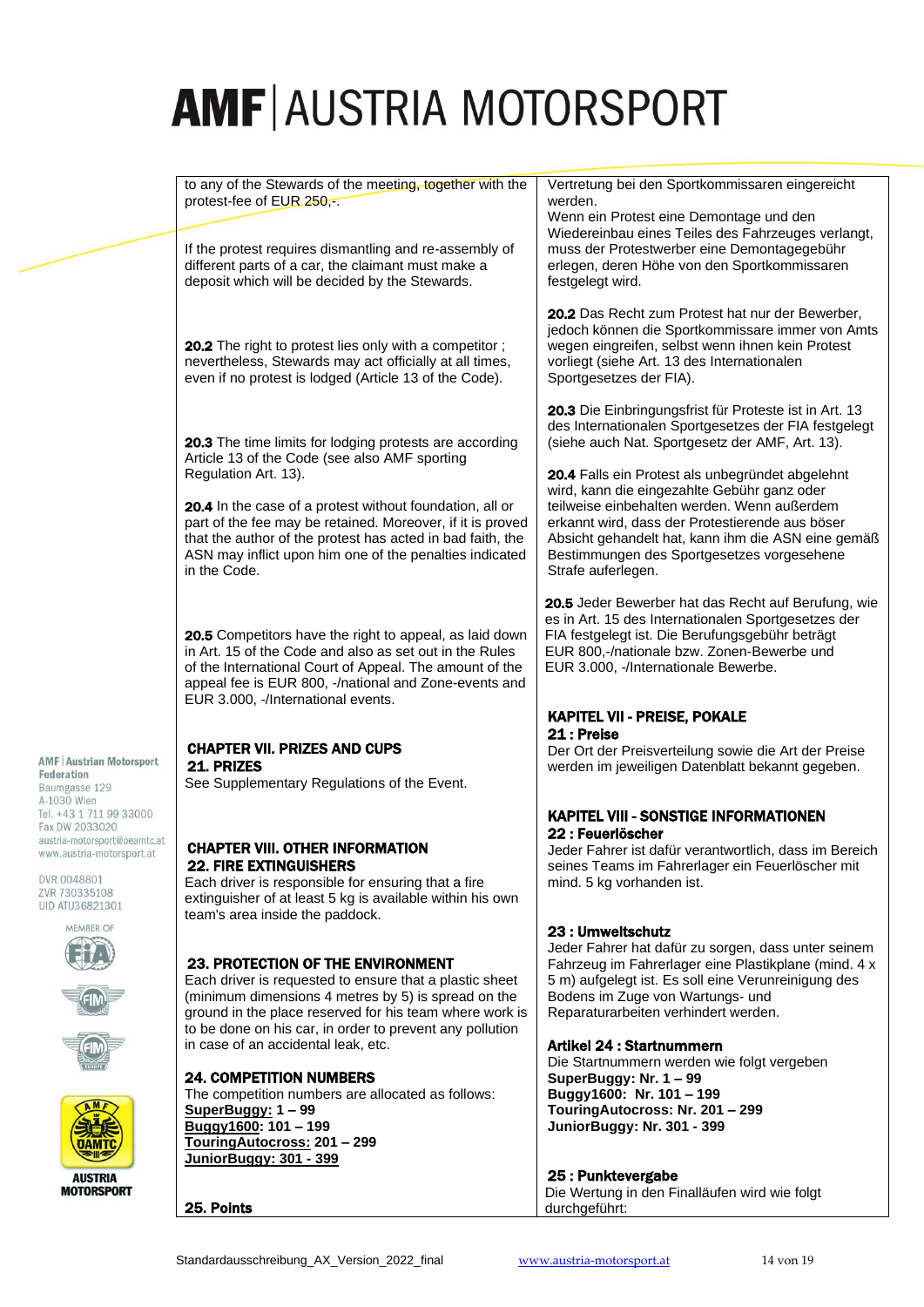The classification of drivers in Finals shall be according to the following order:

Firstly, drivers completing the stipulated number of laps in the order in which they crossed the finish line. Secondly, drivers not completing the stipulated number of laps shall be classified in order of the number of laps completed.

Thirdly, drivers excluded from the Final for jumping the start shall be classified individually according to their starting order.

Fourthly, drivers not starting shall be classified individually according to their starting order. Fifthly, as a punishment for unsporting behaviour, the Stewards can decide about any placings for drivers concerned.

If a driver qualified for championship points is excluded by the Stewards, the Stewards shall decide if the following competitors will be moved up in the classification.

# 26. JUDICIAL CAMERAS

Throughout the Competition, all Competitors must have installed in their car a judicial camera. It is the responsibility of each Competitor to ensure that the camera is positioned in such a way that the track behind the car is clearly visible, that the camera batteries are sufficiently charged and the SD recording card is in place and has sufficient capacity to record all of the races. The penalty (up to disqualification from the Competition) for non-compliance will be at the discretion of the stewards. The weight of the camera system is included in the minimum weight of the car. The onus is on the Competitor to ensure the judicial camera is switched on and recording for all practice sessions, qualifying Heats, Semi- Finals and Finals. The camera must work as soon as the car enters the pre-grid area and must not be switched off until it returns to the paddock. Championship officials must be able to access the footage at all times during the Competition following a protest or otherwise. The images must be viewed using the equipment (computer) of the Competitor, who must ensure this equipment is working.

**AMF | Austrian Motorsport** Federation Baumgasse 129 A-1030 Wien Tel. +43 1 711 99 33000 Fax DW 2033020 austria-motorsport@oeamtc.at

www.austria-motorsport.at

DVR 0048801 ZVR 730335108 UID ATU36821301









**MOTORSPORT** 

### 27. Non-liability Clause

The participants are aware of, understand and fully accept the risks and dangers involved in motor racing. Should a participant be injured during an event, he explicitly declares through his entry for the event that he approves all medical treatment, rescue and transportation to hospital or other emergency facilities. Such measures will be adopted by personnel appointed specifically for this purpose by the promoter, to the best of the personnel's knowledge and following their assessment of the participant's condition. The participants undertake to assume all related costs, provided such costs are not covered by the licence accident insurance or other insurance policies.

Erstens, die Fahrer, die die vorgeschriebenen Runden zurückgelegt haben, in der Reihenfolge ihrer Zieldurchfahrt.

Zweitens, die ausgefallenen Fahrer nach der Reihenfolge ihrer zurückgelegten Rundenanzahl. Drittens werden mehrere Fahrer wegen Frühstarts ausgeschlossen, erfolgt die Wertung auf Grund ihrer vorgesehenen Startposition.

Viertens können mehrere Fahrer nicht starten, erfolgt die Wertung auf Grund ihrer vorgesehenen Startposition

Fünftens, die Sportkommissare können jedem Fahrer als Strafe für unsportliches Verhalten eine schlechtere Platzierung zuweisen.

Wenn ein Fahrer, der in die Punkteränge gekommen ist, von den Sportkommissaren ausgeschlossen wurde, entscheiden die Sportkommissare über ein etwaiges Nachrücken der weiteren Fahrer.

# 26 : Vorgeschriebene Kamera

Während der ganzen Veranstaltung müssen die Teilnehmer eine Kamera am Fahrzeug montiert haben. Es liegt in der Verantwortung der Teilnehmer, dass die Kamera so montiert ist, dass man die Rennstrecke hinter dem Fahrzeug klar erkennt, die Batterie der Kamera gut aufgeladen und die Speicherkarte in der Kamera ist. Die Strafe (bis zur Disqualifikation aus der Veranstaltung) für Zuwiderhandelnde liegt in der Entscheidung der Sportkommissare. Das Gewicht der Kamera ist im Mindestgewicht des Fahrzeuges inkludiert. Es ist die Verpflichtung der Teilnehmer sicherzustellen, dass die Kamera eingeschalten ist und alle Trainingsläufe, Qualifikationsläufe, Semifinale und Finale aufgezeichnet werden. Die Aufzeichnung muss laufen, wenn das Fahrzeug in den Vorstartbereich einfährt und darf nicht vor dem Einfahren in das Fahrerlagers ausgeschalten werden. Es muss gewährleistet werden, dass die Offiziellen der Veranstaltung zu jederzeit während der Veranstaltung das Filmmaterial einsehen können, wenn es einen Protest gibt oder aus anderen Gründen. Die Teilnehmer müssen sicherstellen, dass das Filmmaterial auf ihrem Computer angesehen werden kann.

# 27 : Haftungsausschluss

Die Teilnehmer verstehen und kennen alle Risiken und Gefahren des Motorsports und akzeptieren sie völlig. Sollte ein Teilnehmer während einer Veranstaltung verletzt werden, erklärt er durch Abgabe seiner Nennung zu dieser Veranstaltung ausdrücklich, dass er jede medizinische Behandlung, Bergung, Beförderung zum Krankenhaus oder anderen Notfallstellen gutheißt. All diese Maßnahmen werden durch vom Veranstalter dafür abgestelltes Personal in bestem Wissen sowie in deren Abschätzung des Zustandes des Teilnehmers ergriffen. Die Teilnehmer verpflichten sich, alle damit verbundenen Kosten zu übernehmen, sofern diese nicht durch die Lizenz-Unfallversicherung bzw. andere Versicherungsverträge abgedeckt sind.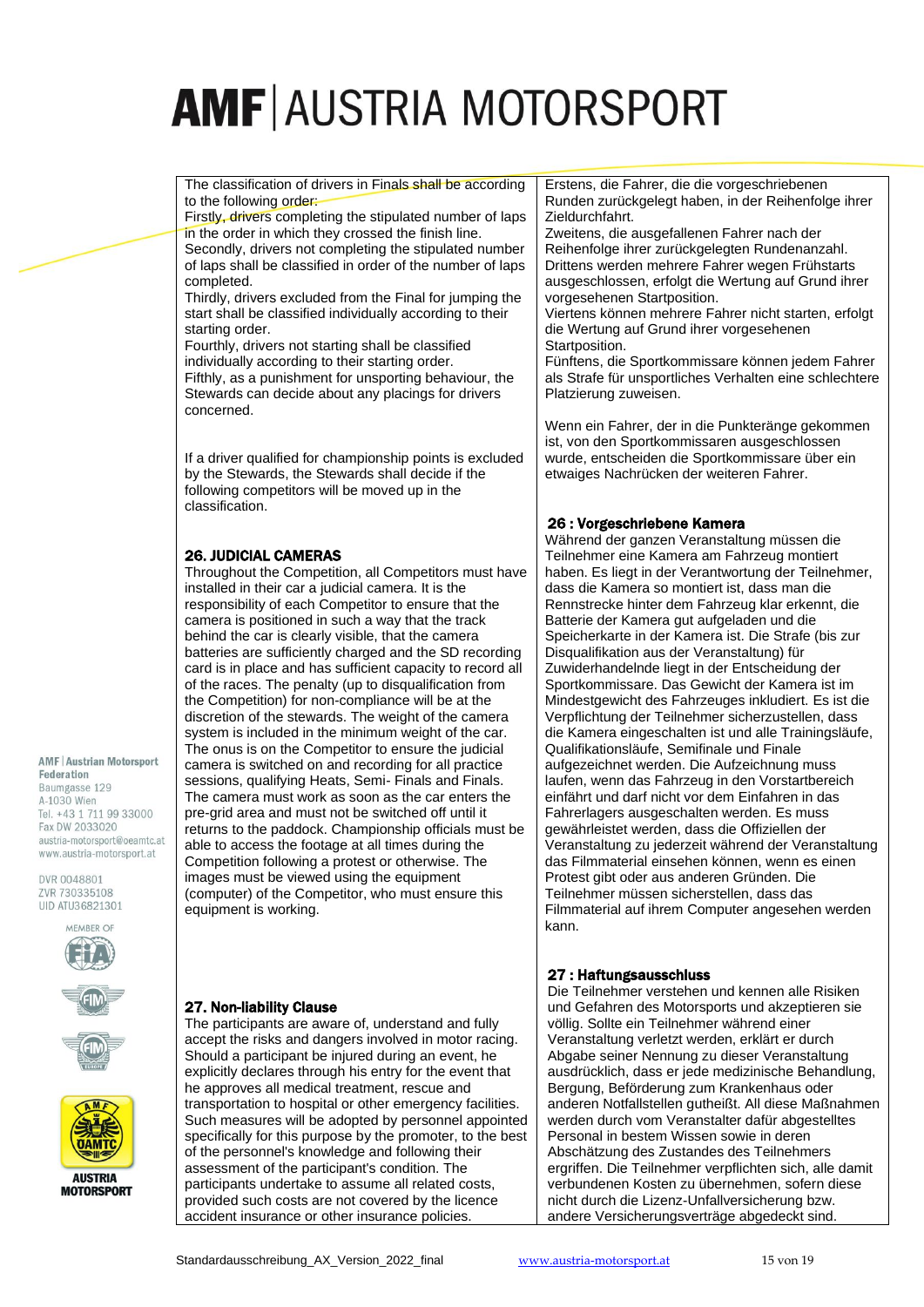The participants hereby waive all direct and indirect claims for compensation from AMF, its officials, the promoter and/or organiser or the racing circuit owners, from any other person or association linked with the event (including all officials and authorities or bodies who have granted licences for the event), and from other entrants and drivers/riders, hereinafter referred to as "the parties". The participants do so for themselves and their legal successors, and consequently for any insurance company with whom they may have concluded additional policies.

In submitting their entries for this event, the participants hereby declare that they irrevocably and unconditionally waive all rights, appeals, claims, demands, acts and/or proceedings which they themselves might institute or which might be instituted by third parties acting on their behalf against "the parties". The participants do so in connection with injury, loss, damage, costs and/or expenses (including lawyers' fees) which they may incur due to an incident or accident as part of the event. In submitting their entries for this event, the participants declare irrevocably that they discharge, release and relieve "the parties" for all time from any liability for such losses, and that they shall guard them against such losses and hold them harmless.

**AMF | Austrian Motorsport** Federation Baumgasse 129 A-1030 Wien Tel. +43 1 711 99 33000 Fax DW 2033020 austria-motorsport@oeamtc.at www.austria-motorsport.at

DVR 0048801 ZVR 730335108 UID ATU36821301







In submitting their entries for this event the participants declare that they understand the full significance and repercussion of the present declarations and agreements, that they are entering into such obligations of their own free will, and in doing so irrevocably waive all right of action for damages against "the parties", insofar as permissible as Austrian law currently stands. The participants in any case renounce for themselves and their legal successors all claims against "the parties", therefore in particular against the AMF, its officials, the promoter and/or organiser or the racing circuit owners, and against the authorities or bodies who have granted licences for the event, regarding damage, loss, harm or injury of any kind connected with a typical sports risk, in particular any typical and foreseeable damage, loss, harm or injury. This applies also in the event of minor negligence on the part of "the parties".

#### 28. Arbitration Agreement

**a)** Any dispute arising between the participants and the AMF or its officials, and the promoter and/or organiser, and between the AMF or its officials and the promoter and/or organiser, as a result of claims (personal injury, damage to property or financial damage) in connection with the motor-racing event, training sessions or races shall be settled definitely by an arbitration tribunal to the exclusion of the courts of general jurisdiction.

Die Teilnehmer verzichten für sich und ihre Rechtsnachfolger daher auch für jede Versicherungsgesellschaft, mit der sie eventuell zusätzliche Verträge abgeschlossen haben, auf jegliche direkte und indirekte Schadenersatzforderungen gegen die AMF, deren Funktionäre, den Veranstalter bzw. Organisator oder Rennstreckenhalter, sowie jede weitere Person oder Vereinigung, die mit der Veranstaltung zu tun hat (einschließlich aller Funktionäre und für die Veranstaltung Genehmigungen erteilende Behörden oder Organisationen) sowie andere Bewerber und Fahrer, insgesamt "Parteien" genannt.

Die Teilnehmer erklären durch Abgabe ihrer Nennung zu dieser Veranstaltung, dass sie unwiderruflich und bedingungslos auf alle Rechte, Rechtsmittel, Ansprüche, Forderungen, Handlungen und/oder Verfahren verzichten, die von ihnen oder in ihrem Namen gegen die "Parteien" eingesetzt werden könnten. Dies im Zusammenhang mit Verletzungen, Verlusten, Schäden, Kosten und/oder Ausgaben (einschließlich Anwaltskosten), die den Teilnehmern aufgrund eines Zwischenfalls oder Unfalls im Rahmen dieser Veranstaltung erwachsen. Die Teilnehmer erklären durch Abgabe ihrer Nennung zu dieser Veranstaltung unwiderruflich, dass sie auf alle Zeiten die "Parteien" von der Haftung für solche Verluste befreien, entbinden, entlasten, die Parteien schützen und sie schadlos halten.

Die Teilnehmer erklären mit Abgabe ihrer Nennung zu dieser Veranstaltung, dass sie die volle Bedeutung und Auswirkung dieser Erklärungen und Vereinbarungen verstehen, dass sie freien Willens diese Verpflichtungen eingehen und damit auf jedes Klagerecht aufgrund von Schäden gegen die "Parteien" unwiderruflich verzichten, soweit dies nach der österreichischen Rechtslage zulässig ist. Die Teilnehmer verzichten für sich und ihre Rechtsnachfolger jedenfalls gegenüber den "Parteien", daher insbesondere gegenüber der AMF, deren Funktionären, dem Veranstalter, Organisator oder Rennstreckenbetreibern, bzw. gegenüber der für diese Veranstaltung Genehmigungen ausstellenden Behörden oder Organisationen auf sämtliche Ansprüche betreffend Schäden welcher Art auch immer die mit dem typischen Sportrisiko verbunden sind, insbesondere auf alle typischen und vorhersehbare Schäden. Dies auch für den Fall leichter Fahrlässigkeit der "Parteien".

#### 28 : Schiedsvereinbarung

**a)** Alle Streitigkeiten zwischen den Teilnehmern und der AMF bzw. deren Funktionären, sowie dem Veranstalter und Organisator, sowie zwischen AMF bzw. deren Funktionären mit dem Veranstalter oder Organisator aus Schadensfällen (Personen-, Sach-, oder Vermögensschäden) im Zusammenhang mit der Motorsportveranstaltung, Trainings oder Rennen sind unter Ausschluss der ordentlichen Gerichte endgültig durch ein Schiedsgericht zu entscheiden.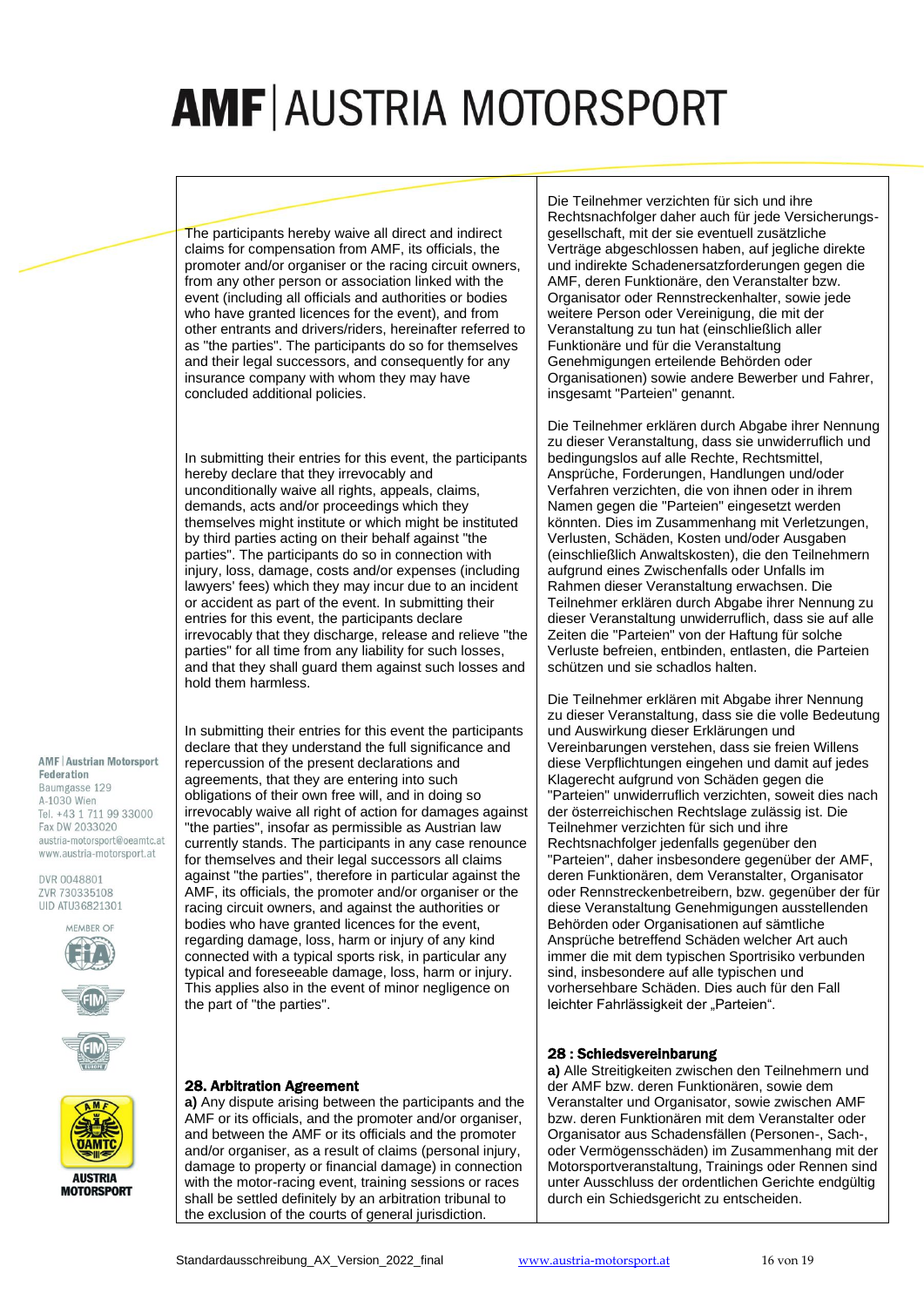**b)** The arbitration tribunal shall consist of three arbitrators, namely the umpire and two assessors. The umpire shall be a lawyer or former judge and have experience of liability matters in connection with motor racing.

**c)** Each party shall appoint an assessor within two weeks of notification of the intent to initiate arbitral proceedings. Should the dispute be referred by several claimants or be levelled at several defendants, the arbitrator shall be appointed by agreement between the joined parties. The assessors shall elect the umpire. Should the assessors be unable to agree on the person of the umpire within two weeks, the umpire shall be appointed by the President of the Vienna Chamber of Lawyers upon application by an assessor, with due regard to clause b). The assessors shall however be free at any time to replace the umpire appointed in this way by another umpire by mutual agreement.

**d)** Should a party fail to appoint its assessor within two weeks of receiving the written request from the opposite side, or should several joined parties be unable to agree on an assessor within that period, the assessor shall be appointed by the President of the Vienna Chamber of Lawyers on the motion of the other party.

The same shall apply should an assessor withdraw from office and the party concerned not appoint a successor within two weeks.

**e)** Should an arbitrator not assume office, refuse to discharge his duties, cause improper delay or become unfit to act, the aforementioned provisions shall apply accordingly for the appointment of a replacement. The arbitrator concerned shall be dismissed at the same time.

**f)** The arbitration tribunal shall in principle be free to conduct its proceedings as it sees fit, with due regard for the subsidiary legal provisions. The tribunal shall sit in Vienna. The arbitration tribunal may also investigate without petition any circumstances which it deems necessary to clarify the facts of the case and take evidence.

**g)** The arbitration tribunal shall decide by simple majority. The tribunal shall state the full reasons for its award. It shall also decide on cost apportionment for the costs of both the arbitration proceedings and the legal representation. The arbitrators shall be remunerated in accordance with the provisions of the Austrian lawyers' scale of charges.

**h)** The arbitration tribunal shall also be entitled to the exclusion of the courts of general jurisdiction to issue injunctions, provided the opposing party is first given an opportunity to express its views. An injunction may also be lifted upon petition in the event of a significant change in circumstances.

**b)** Das Schiedsgericht besteht aus drei Schiedsrichtern, nämlich dem Obmann und zwei Beisitzern. Der Obmann muss Rechtsanwalt oder ehemaliger Richter und in Haftungsfragen im Zusammenhang mit dem Motorsport erfahren sein.

**c)** Jede Partei ernennt binnen zwei Wochen ab Bekanntgabe der Absicht einen Schiedsstreit zu beginnen einen Beisitzer. Wird der Streit von mehreren Klägern anhängig gemacht oder richtet er sich gegen mehrere Beklagte, erfolgt die Benennung des Schiedsrichters im Einvernehmen zwischen den Streitgenossen. Die Beisitzer wählen den Obmann. Können sie sich über die Person des Obmannes nicht binnen zwei Wochen einigen, so ist der Obmann auf Antrag eines Beisitzers unter Bedachtnahme auf Punkt b) vom Präsidenten der Rechtsanwaltskammer Wien zu ernennen. Die Beisitzer können den so ernannten Obmann aber jederzeit einvernehmlich durch einen anderen .<br>ersetzen

**d)** Ernennt eine Partei nicht binnen zwei Wochen nach Erhalt der schriftlichen Aufforderung der Gegenseite seinen Beisitzer, oder können sich mehrere Streitgenossen binnen dieser Frist nicht auf einen Beisitzer einigen, so ist der Beisitzer auf Antrag der anderen Partei vom Präsidenten der Rechtsanwaltskammer Wien zu ernennen. Gleiches gilt, wenn ein Beisitzer aus dem Amt ausscheidet und binnen zwei Wochen die betroffene Partei keinen Nachfolger bestimmt.

**e)** Wenn ein Schiedsrichter das Amt nicht annimmt, die Ausübung verweigert oder ungebührlich verzögert oder handlungsunfähig wird, gelten für die Ersatznennung das Vorhergesagte sinngemäß. Zugleich ist der betroffene Schiedsrichter abzuberufen.

**f)** Das Schiedsgericht gestaltet sein Verfahren unter Bedachtnahme auf die subsidiären gesetzlichen Bestimmungen grundsätzlich frei. Das Schiedsgericht tagt in Wien. Das Schiedsgericht kann die von ihm zur Klärung des Sachverhaltes erforderlich gehaltenen Umstände auch ohne Antrag ermitteln und Beweise aufnehmen.

**g)** Das Schiedsgericht entscheidet mit einfacher Mehrheit. Der Schiedsspruch ist eingehend zu begründen. Das Schiedsgericht entscheidet auch über die Kostentragung sowohl der Kosten des Schiedsverfahrens als auch der anwaltlichen Vertretung. Die Schiedsrichter sind nach den Bestimmungen des österreichischen Rechtsanwaltstarifs zu entlohnen.

**h)** Das Schiedsgericht ist unter Ausschluss der ordentlichen Gerichte auch berechtigt, einstweilige Verfügungen zu erlassen, sofern vorher dem Gegner Gelegenheit zur Äußerung gegeben wurde. Eine einstweilige Verfügung kann über Antrag bei wesentlicher Änderung der Umstände auch aufgehoben werden.

#### **AMF | Austrian Motorsport** Federation

Baumgasse 129 A-1030 Wien Tel. +43 1 711 99 33000 Fax DW 2033020 austria-motorsport@oeamtc.at www.austria-motorsport.at







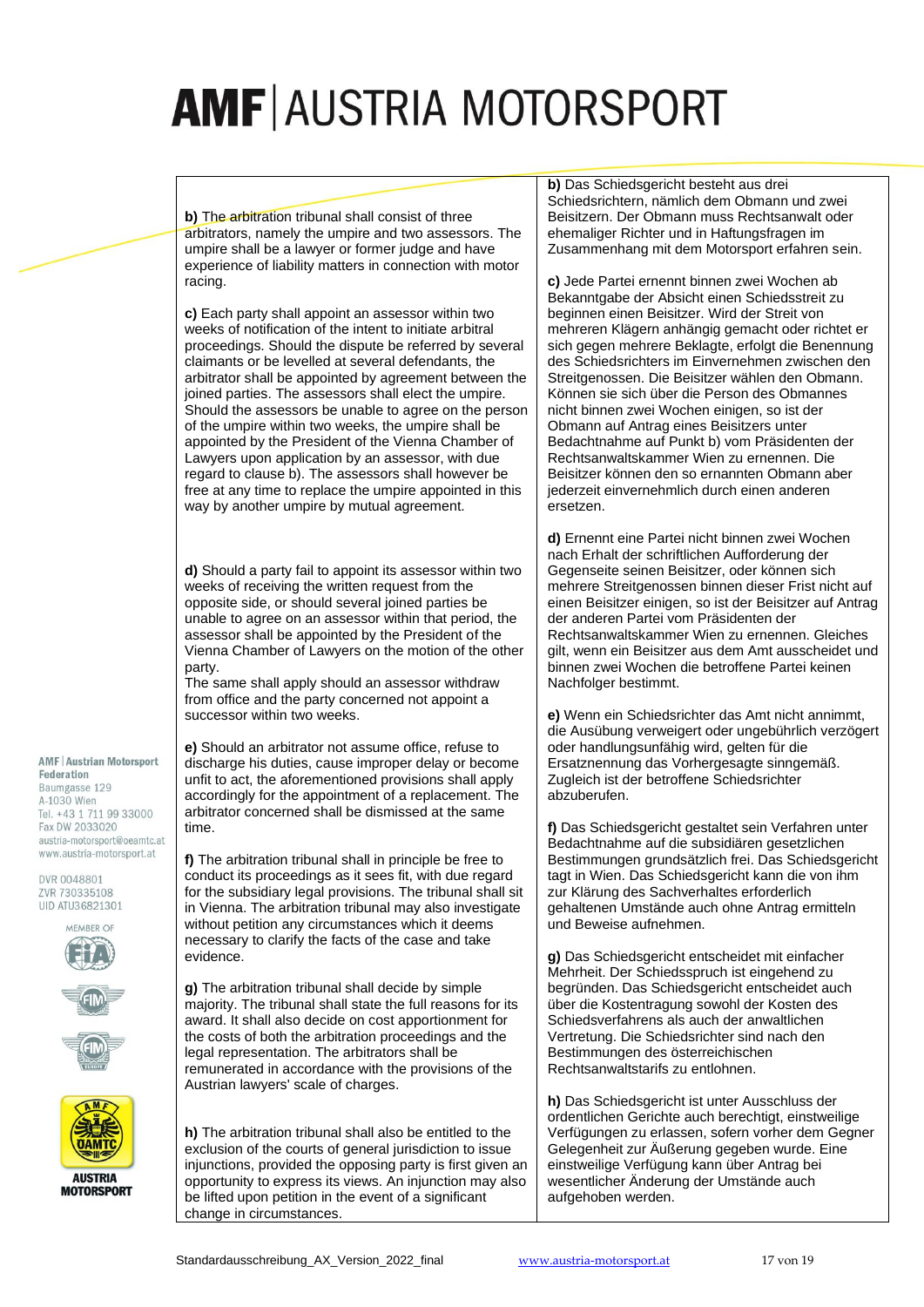**i)** Sports jurisdiction shall remain unaffected by the present Arbitration Agreement.

**i)** Die Sportgerichtsbarkeit bleibt von dieser Schiedsvereinbarung unberührt.

#### **AMF | Austrian Motorsport**

Federation Baumgasse 129 A-1030 Wien Tel. +43 1 711 99 33000 Fax DW 2033020 austria-motorsport@oeamtc.at www.austria-motorsport.at